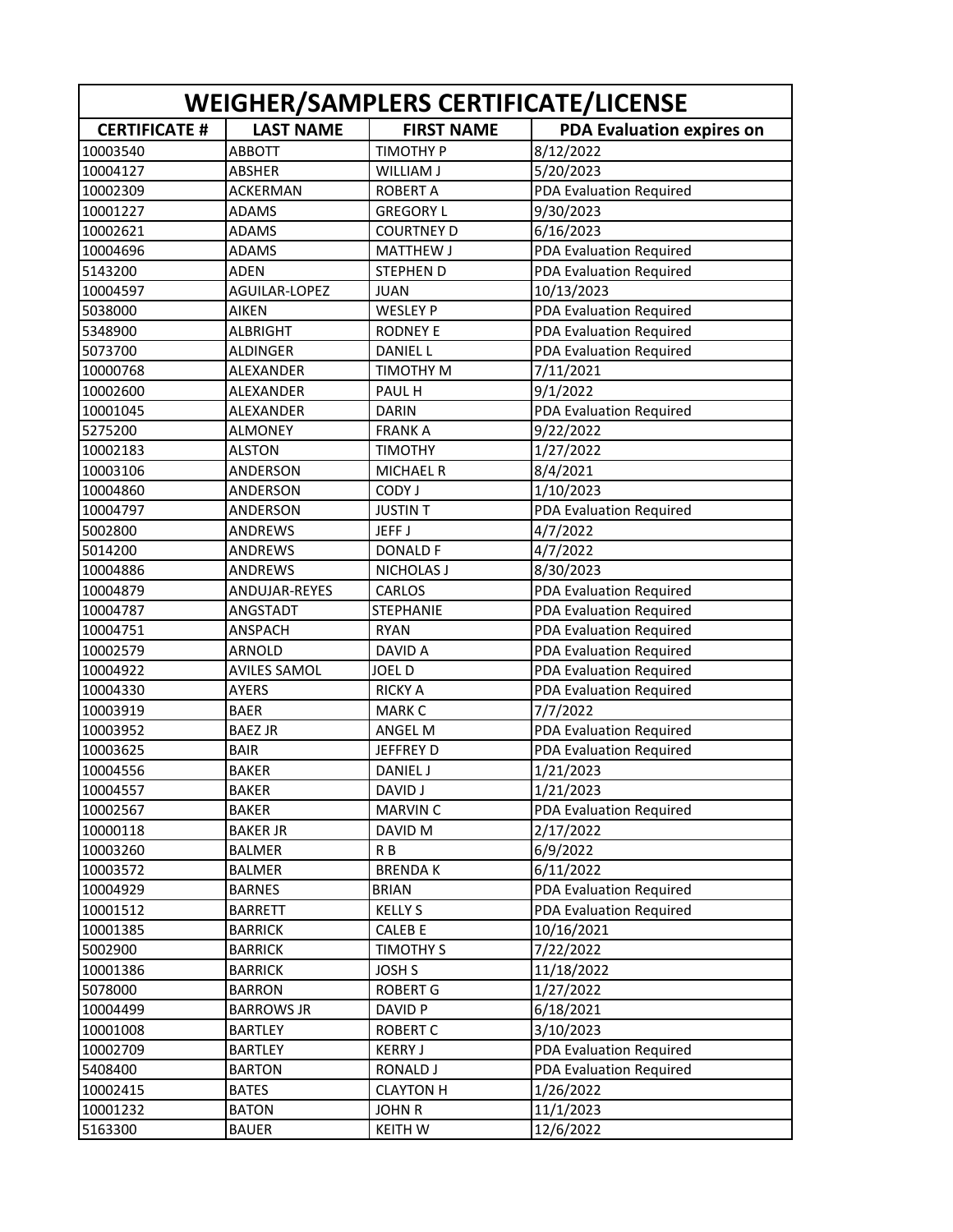| 10001882 | <b>BAUER</b>         | ZACHARY K          | 12/6/2022               |
|----------|----------------------|--------------------|-------------------------|
| 5068900  | <b>BAUMGARDNER</b>   | <b>RONALD D</b>    | 5/23/2021               |
| 5101100  | <b>BAUMGARDNER</b>   | <b>JAMES L</b>     | 7/1/2021                |
| 10000415 | BAUMGARDNER          | <b>GREGD</b>       | 3/16/2022               |
| 5432200  | <b>BAUSHER</b>       | <b>DEAN A</b>      | 10/6/2022               |
| 10001817 | <b>BAUSHER</b>       | <b>DONALD L</b>    | PDA Evaluation Required |
| 10004861 | BAYLE                | <b>TODD G</b>      | 1/10/2023               |
| 5272400  | <b>BEABES</b>        | JEFFREY A          | PDA Evaluation Required |
| 5289800  | <b>BEABES</b>        | <b>TIMOTHY L</b>   | PDA Evaluation Required |
| 5015000  | <b>BEALS</b>         | <b>CHUCK E</b>     | 1/19/2023               |
| 10002898 | <b>BEARD</b>         | THOMAS C           | 12/21/2022              |
| 10002331 | <b>BEAVER</b>        | <b>RANDY J</b>     | PDA Evaluation Required |
| 10004662 | <b>BEHRER</b>        | MICHAEL A          | 10/17/2021              |
| 10004664 | <b>BEHRER</b>        | ALLEN M            | 10/13/2023              |
| 10004510 | <b>BEILER</b>        | <b>STEPHEN K</b>   | PDA Evaluation Required |
| 10004874 | <b>BEILER</b>        | <b>ANDREWS</b>     | PDA Evaluation Required |
| 5003300  | <b>BENDER</b>        | <b>LARRY D</b>     | PDA Evaluation Required |
| 5015400  | <b>BENDER</b>        | <b>TITUS W</b>     | 8/16/2023               |
| 10004096 | <b>BENDER</b>        | <b>JOEL E</b>      | PDA Evaluation Required |
| 10002475 | <b>BENFER</b>        | <b>HAROLD D</b>    | 6/10/2022               |
| 10002881 | <b>BENFER</b>        | <b>JASON P</b>     | 1/18/2023               |
| 5015600  | <b>BENNETT</b>       | <b>JOHN R</b>      | PDA Evaluation Required |
| 5038700  | <b>BENSINK</b>       | <b>BRIAN L</b>     | 2/25/2022               |
| 10004091 | <b>BERGER</b>        | <b>DONALD S</b>    | PDA Evaluation Required |
| 10004281 | <b>BERGONIA III</b>  | PETER J            | 7/22/2023               |
| 10003603 | <b>BERTOLLINI</b>    | <b>MARKD</b>       | PDA Evaluation Required |
| 10000949 | <b>BEYER</b>         | <b>JUSTIN E</b>    | 7/15/2021               |
| 10002188 | <b>BICKSLER</b>      | THOMAS C           | 9/2/2022                |
| 5118300  | <b>BILGER</b>        | <b>MARLIN L</b>    | PDA Evaluation Required |
| 10001310 | <b>BILLMAN</b>       | <b>KEVIN M</b>     | 1/13/2022               |
| 10004672 | <b>BIRD</b>          | <b>RICHARD W</b>   | 3/10/2023               |
| 10000985 | <b>BIRD</b>          | <b>BRIAND</b>      | PDA Evaluation Required |
| 10001992 | <b>BIRD JR</b>       | R W                | 7/20/2023               |
| 10004239 | <b>BITTINGER</b>     | SETH G             | 3/9/2023                |
| 5252600  | <b>BITTINGER</b>     | MICHAEL E          | PDA Evaluation Required |
| 5230300  | <b>BLACK</b>         | JAMES W            | 11/16/2022              |
| 10000505 | <b>BLANK</b>         | <b>CLIFFORD R</b>  | PDA Evaluation Required |
| 10004490 | <b>BLATT</b>         | DAVID K            | 10/19/2021              |
| 10004687 | <b>BLATTENBERGER</b> | DANIEL C           | 11/17/2021              |
| 10000092 | <b>BLAUSER</b>       | <b>JAMES A</b>     | 2/28/2023               |
| 10002443 | <b>BLAUSER</b>       | <b>CATHERINE E</b> | PDA Evaluation Required |
| 10004907 | <b>BLUM</b>          | CARRIE A           | 6/3/2023                |
| 10003855 | <b>BOGERT</b>        | ALLEN K            | PDA Evaluation Required |
| 10004910 | <b>BOGUS</b>         | LOGAN D            | PDA Evaluation Required |
| 5299600  | <b>BOHARTZ JR</b>    | RAYMOND J          | 4/23/2021               |
| 10001964 | <b>BOLLINGER</b>     | THOMAS A           | 4/23/2021               |
| 10001965 | <b>BOLLINGER</b>     | <b>ANDREWS</b>     | 4/23/2021               |
| 10003334 | <b>BOLLINGER</b>     | <b>DARRYLL</b>     | PDA Evaluation Required |
| 10004849 | <b>BOLOTINE</b>      | <b>NICHOLAS J</b>  | PDA Evaluation Required |
| 5261300  | <b>BOMBERGER</b>     | JIM F              | PDA Evaluation Required |
| 5199400  | <b>BOOZER</b>        | <b>EDDIE B</b>     | PDA Evaluation Required |
| 10004862 | <b>BOSLEY</b>        | <b>RAYMOND E</b>   | PDA Evaluation Required |
| 10004601 | <b>BOUDMAN</b>       | RICKEY J           | 11/2/2023               |
|          |                      |                    |                         |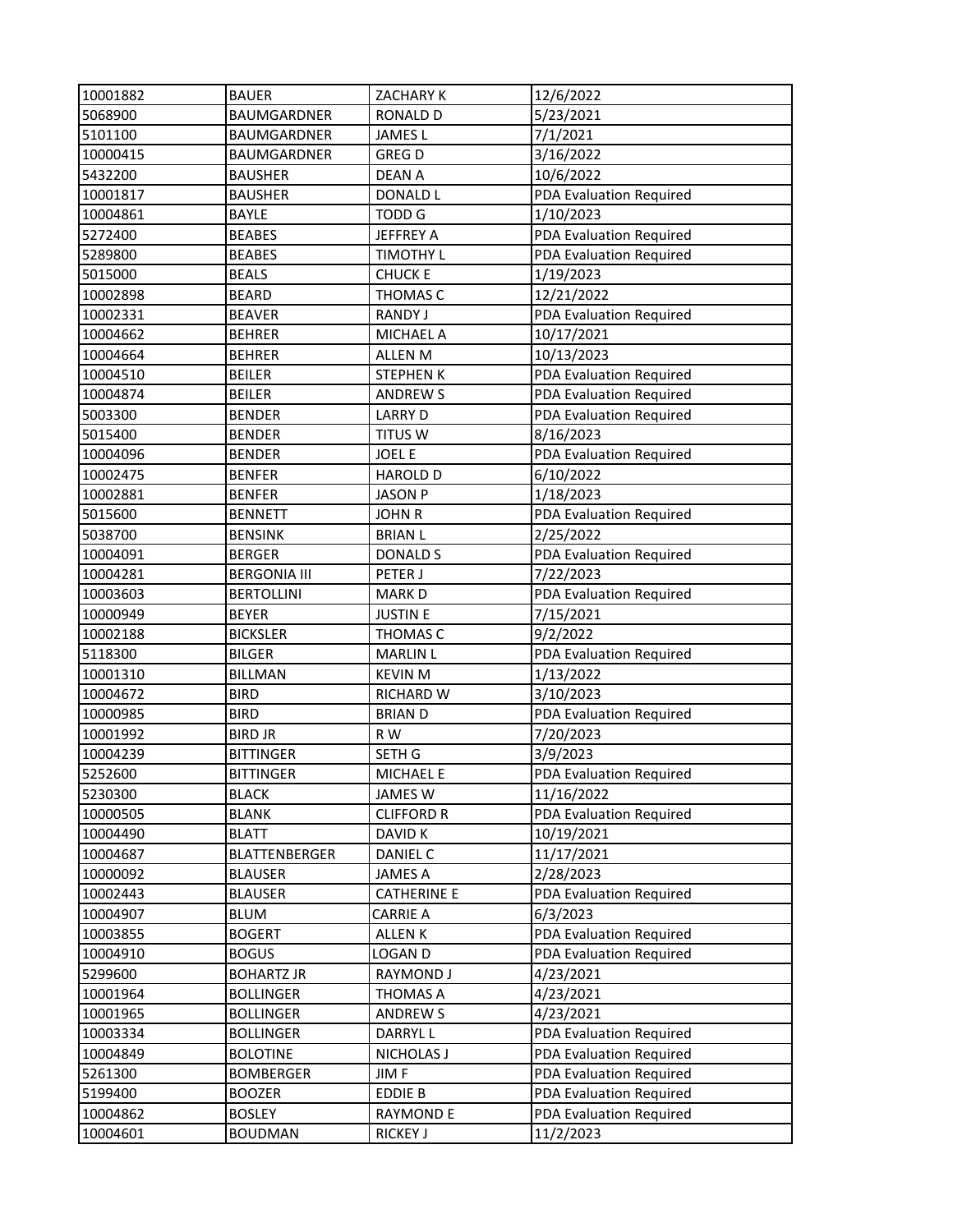| 10002954             | <b>BOWER</b>                   | <b>LOGAN M</b>                     | 6/11/2021                            |
|----------------------|--------------------------------|------------------------------------|--------------------------------------|
| 5080600              | <b>BOWMAN</b>                  | THOMAS P                           | 11/2/2023                            |
| 5249800              | <b>BOWMAN</b>                  | DAVID G                            | 7/7/2022                             |
| 5082400              | <b>BOWMAN</b>                  | <b>KENNETH J</b>                   | PDA Evaluation Required              |
| 10001645             | <b>BOWMAN</b>                  | <b>DARRELL T</b>                   | PDA Evaluation Required              |
| 5422900              | <b>BOWSER</b>                  | SCOTT M                            | 10/21/2023                           |
| 10000727             | <b>BOWSER</b>                  | <b>MATTHEW W</b>                   | 7/16/2021                            |
| 10003120             | <b>BOWSER</b>                  | <b>CORY J</b>                      | 10/5/2022                            |
| 10002585             | <b>BOWSER</b>                  | <b>RONALD E</b>                    | 10/15/2022                           |
| 5118900              | <b>BOWSER</b>                  | <b>RANDY D</b>                     | 10/21/2023                           |
| 10003109             | <b>BOWSER</b>                  | <b>ERIC G</b>                      | PDA Evaluation Required              |
| 10003121             | <b>BOWSER</b>                  | <b>BRENT J</b>                     | PDA Evaluation Required              |
| 10004276             | <b>BOWSER</b>                  | <b>ROBERT C</b>                    | PDA Evaluation Required              |
| 10002746             | <b>BOYD JR</b>                 | <b>JOSEPH</b>                      | 6/21/2022                            |
| 5412300              | <b>BOYD SR</b>                 | <b>JOSEPH J</b>                    | PDA Evaluation Required              |
| 5291100              | <b>BRADFORD</b>                | <b>BOYDL</b>                       | 1/16/2022                            |
| 5119000              | <b>BRAHAM</b>                  | <b>DOUGLAS L</b>                   | 1/26/2022                            |
| 10001518             | <b>BRANDT</b>                  | <b>ROBERT N</b>                    | 7/30/2021                            |
| 10003795             | <b>BRANT</b>                   | <b>TRAVIS D</b>                    | 8/7/2021                             |
| 10004119             | <b>BRANT</b>                   | <b>BRIAN L</b>                     | PDA Evaluation Required              |
| 10003924             | <b>BRECHBILL</b>               | <b>MATTHEW P</b>                   | 12/7/2023                            |
| 10002671             | <b>BRENEMAN</b>                | <b>TYLER J</b>                     | PDA Evaluation Required              |
| 10004380             | <b>BRENIZE</b>                 | <b>BENJAMIND</b>                   | 12/8/2023                            |
| 10004097             | BRENNEMAN                      | <b>ALVIN M</b>                     | PDA Evaluation Required              |
| 5301600              | <b>BRENNER JR</b>              | DONALD C                           | 9/10/2022                            |
| 10003550             | <b>BRETHAUER</b>               | <b>ERICA</b>                       |                                      |
|                      |                                |                                    | PDA Evaluation Required              |
| 10004162             | <b>BRICKER</b>                 | <b>NELSON W</b>                    | 8/25/2022                            |
| 10004359             | <b>BRILL</b>                   | <b>COREY R</b>                     | 8/24/2022                            |
| 10001014<br>10004496 | <b>BRIMLOW</b><br><b>BRINK</b> | <b>LAWRENCE W</b><br><b>JAMESL</b> | PDA Evaluation Required<br>8/9/2022  |
| 10004853             | <b>BRINTON</b>                 | <b>BENJAMIN M</b>                  |                                      |
| 10001402             | <b>BROCK</b>                   | <b>RAYMOND K</b>                   | PDA Evaluation Required<br>4/17/2021 |
|                      | <b>BROOKS</b>                  |                                    |                                      |
| 5093000              |                                | LUTHER D                           | PDA Evaluation Required              |
| 10004154             | <b>BROWER</b>                  | <b>BRADLY J</b>                    | PDA Evaluation Required              |
| 10004160             | <b>BROWN</b>                   | <b>RYANK</b>                       | 9/7/2022                             |
| 5134900              | <b>BROWN</b>                   | <b>RICHARD W</b>                   | 10/12/2022                           |
| 10003147             | <b>BROWN</b>                   | <b>KEITH B</b>                     | 2/23/2023                            |
| 10000582             | <b>BROWN</b>                   | <b>KEVIN B</b>                     | <b>PDA Evaluation Required</b>       |
| 10001496             | <b>BROWN</b>                   | <b>GUY I</b>                       | PDA Evaluation Required              |
| 10003508             | <b>BROWN</b>                   | <b>KEVIN L</b>                     | PDA Evaluation Required              |
| 10004443             | <b>BRUBACHER</b>               | <b>VERNON S</b>                    | 9/29/2022                            |
| 10004880             | <b>BRUCKHART</b>               | <b>RICHARD L</b>                   | PDA Evaluation Required              |
| 5016500              | <b>BRUMBAUGH</b>               | <b>BRETT</b>                       | PDA Evaluation Required              |
| 10002438             | <b>BRUMWELL</b>                | <b>JASON C</b>                     | 12/9/2022                            |
| 5354100              | <b>BRUNGARD</b>                | <b>WILLIAM L</b>                   | 9/30/2022                            |
| 10002740             | <b>BRYSON</b>                  | JEFFREY S                          | PDA Evaluation Required              |
| 10004445             | <b>BUBLINEC</b>                | <b>GREGORY A</b>                   | 3/2/2023                             |
| 10004046             | <b>BUCK</b>                    | <b>KEITH F</b>                     | 3/15/2023                            |
| 10003756             | <b>BUMBAUGH</b>                | SAMUEL R                           | PDA Evaluation Required              |
| 10004735             | <b>BURDICK</b>                 | <b>STEVEN E</b>                    | PDA Evaluation Required              |
| 10003268             | <b>BURKET</b>                  | <b>RYAN E</b>                      | PDA Evaluation Required              |
| 10002908             | <b>BURKHART</b>                | <b>ANTHONY M</b>                   | 8/17/2022                            |
| 5016800              | <b>BURKHART</b>                | LEROY H                            | 1/12/2023                            |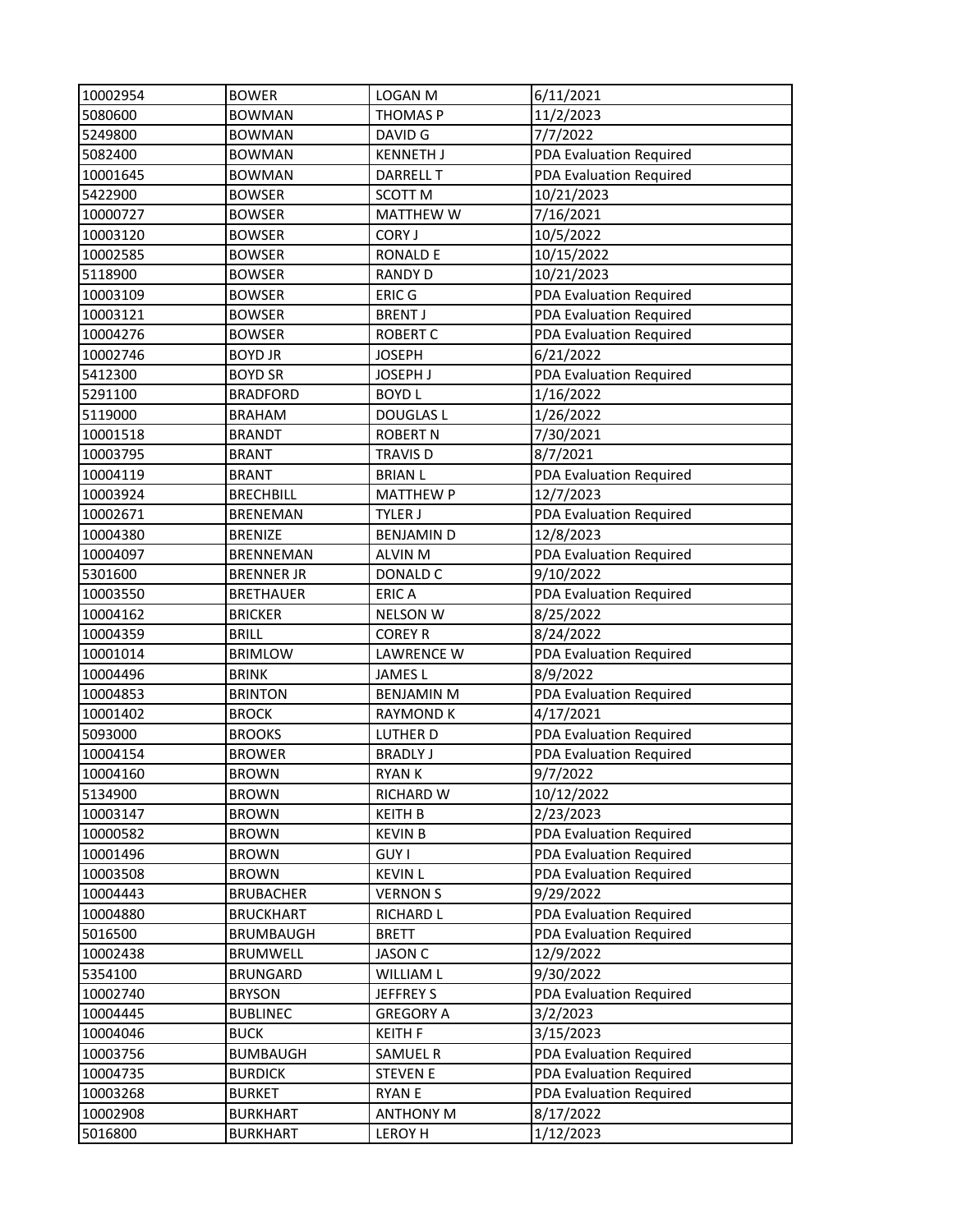| 10001720 | <b>BURKHART</b>     | <b>CHRISTOPHER L</b> | 2/10/2023                      |
|----------|---------------------|----------------------|--------------------------------|
| 5016700  | <b>BURKHART</b>     | <b>LEROY C</b>       | PDA Evaluation Required        |
| 10003757 | <b>BURKHOLDER</b>   | <b>BRENT R</b>       | 7/19/2022                      |
| 10002116 | <b>BURKHOLDER</b>   | LONNIE D             | 9/10/2022                      |
| 10004827 | <b>BURKHOLDER</b>   | <b>BRANDON J</b>     | 12/17/2022                     |
| 5460800  | <b>BURKHOLDER</b>   | <b>ANTHONY R</b>     | PDA Evaluation Required        |
| 10004883 | <b>BURKHOLDER</b>   | <b>TERRENCE J</b>    | PDA Evaluation Required        |
| 10004415 | <b>BUROW</b>        | DAVID E              | 7/12/2022                      |
| 10002066 | <b>BURRELL</b>      | <b>GABRIEL C</b>     | PDA Evaluation Required        |
| 10000524 | <b>BUSSARD SR</b>   | <b>GENE F</b>        | <b>PDA Evaluation Required</b> |
| 10004437 | <b>BYRNE</b>        | <b>JOSHUA F</b>      | PDA Evaluation Required        |
| 10003873 | CAIN                | <b>JOSHUA J</b>      | PDA Evaluation Required        |
| 10004848 | CAMPBELL            | <b>RAYF</b>          | 1/7/2023                       |
| 10000996 | CAMPBELL            | <b>GEORGE E</b>      | 1/13/2023                      |
| 10001513 | CAMPBELL            | <b>JASON S</b>       | PDA Evaluation Required        |
| 10004710 | CAMPBELL            | <b>MATTHEW H</b>     | PDA Evaluation Required        |
| 10004873 | CANGANELLI          | ALEXANDER            | 10/7/2023                      |
| 10000584 | CANOUSE             | <b>CHRISTIAN W</b>   | 3/10/2022                      |
| 10002305 | CARBAUGH            | <b>TROY L</b>        | PDA Evaluation Required        |
| 5017100  | CARBAUGH JR         | <b>CHARLES J</b>     | <b>PDA Evaluation Required</b> |
| 5196600  | CAREY               | <b>RONALD H</b>      | 4/7/2022                       |
| 10004648 | CARR                | TMOTHY C             | PDA Evaluation Required        |
| 10002143 | <b>CARR JR</b>      | MICHAEL P            | 7/21/2022                      |
| 10002899 | CARROLL             | <b>GERALD P</b>      | PDA Evaluation Required        |
| 10003816 | CARTER              | <b>THOMAS L</b>      | 8/16/2023                      |
| 10004506 | CARUANO             | <b>BRENDON M</b>     | 8/2/2023                       |
| 10003503 | CASSEL              | DAVID K              | 5/9/2021                       |
| 10004221 | CATHERMAN           | <b>MATTHEW T</b>     | 6/13/2021                      |
| 10004914 | CATHERS             | STEPHAN A            | PDA Evaluation Required        |
| 5385900  | CAUFFMAN            | <b>MARKE</b>         | 12/12/2021                     |
| 10004043 | <b>CERNIK</b>       | MICHAEL M            | PDA Evaluation Required        |
| 10002720 | <b>CHADWICK</b>     | <b>OLIVER E</b>      | PDA Evaluation Required        |
| 10002859 | <b>CHARLES</b>      | <b>MICHAEL B</b>     | 12/28/2022                     |
| 5032700  | CHESNUT             | <b>JAMESF</b>        | PDA Evaluation Required        |
| 10004633 | <b>CHILDERS</b>     | <b>CHRISTOPHER M</b> | 6/9/2021                       |
| 10002135 | CHRISTMAN           | <b>KENNETH E</b>     | 9/29/2021                      |
| 10001149 | <b>CLAPPER</b>      | MELVIN C             | 8/18/2022                      |
| 10003863 | <b>CLAPPER</b>      | <b>MATTHEW R</b>     | PDA Evaluation Required        |
| 10003566 | <b>CLARK</b>        | EDWARD A             | 1/22/2022                      |
| 5341700  | <b>CLARK</b>        | <b>WAYNE E</b>       | 7/14/2023                      |
| 10002675 | CLARK               | <b>DOUGLAS W</b>     | PDA Evaluation Required        |
| 10002676 | <b>CLARK</b>        | <b>RONALD L</b>      | PDA Evaluation Required        |
| 10004760 | CLARK               | <b>BARTE</b>         | PDA Evaluation Required        |
| 10004788 | CLARK               | <b>DONALD</b>        | PDA Evaluation Required        |
| 5135900  | <b>CLAYTON II</b>   | ROBERT W             | 7/14/2023                      |
| 10004354 | <b>CLEVELAND JR</b> | <b>EURAL C</b>       | PDA Evaluation Required        |
| 10004894 | <b>CLINE</b>        | <b>AUSTIN T</b>      | PDA Evaluation Required        |
| 10003197 | <b>CLOUSER</b>      | <b>RODNEY L</b>      | 7/22/2022                      |
| 10003221 | <b>CLOUSER</b>      | <b>CHRIS A</b>       | PDA Evaluation Required        |
| 10004071 | COALE               | <b>MATTHEW J</b>     | PDA Evaluation Required        |
| 5202600  | <b>COCHENOUR</b>    | <b>KEITH A</b>       | PDA Evaluation Required        |
| 10002773 | <b>COCHRAN</b>      | <b>ROBERT M</b>      | PDA Evaluation Required        |
| 5357500  | <b>COHICK II</b>    | <b>JAMESE</b>        | 4/22/2021                      |
|          |                     |                      |                                |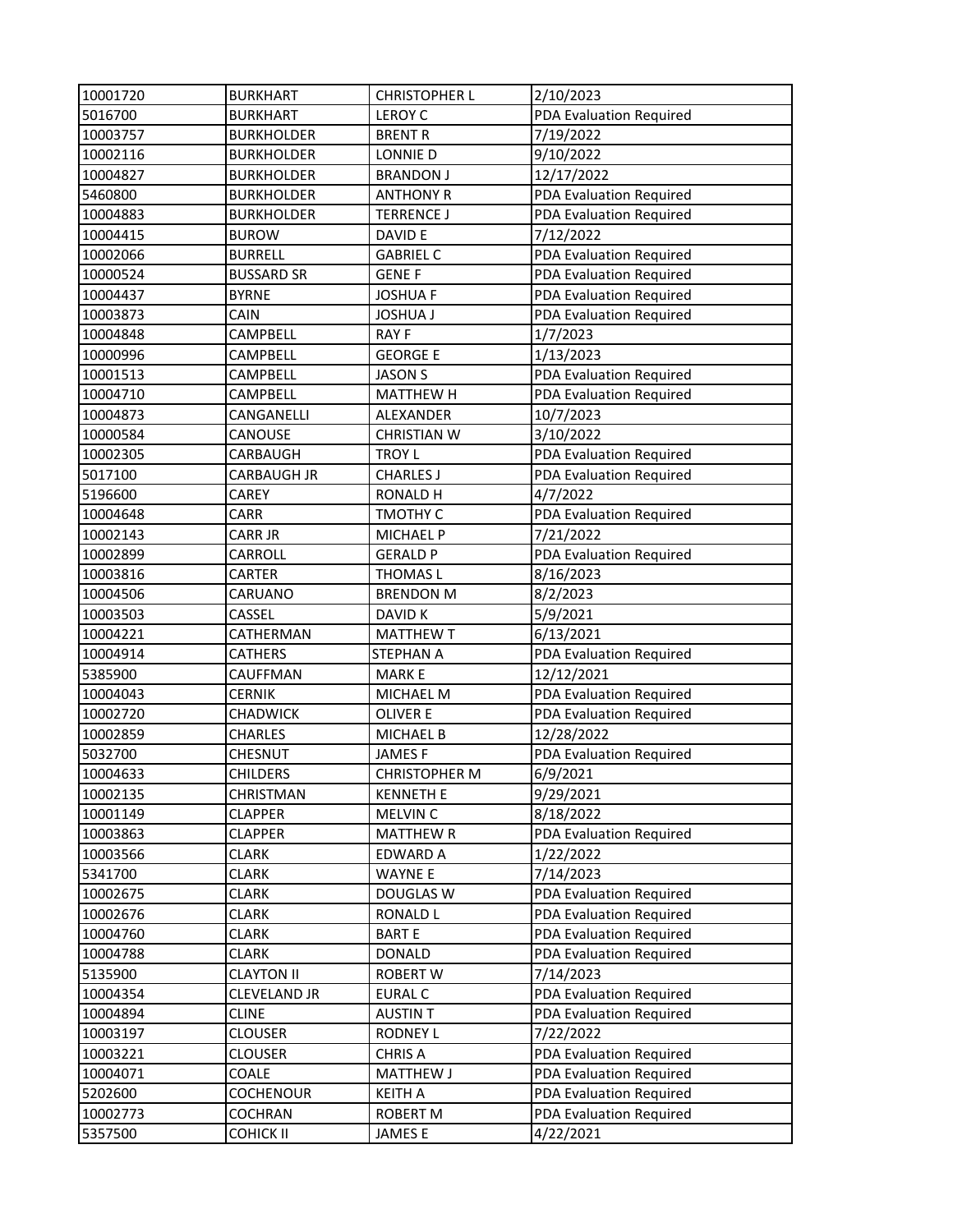| 10003849 | <b>COLDREN II</b> | <b>ROBERT C</b>   | 1/27/2022               |
|----------|-------------------|-------------------|-------------------------|
| 5256900  | COLEMAN           | <b>RANDALL A</b>  | 12/7/2022               |
| 5283300  | <b>COLLINS</b>    | TIMOTHY P         | 8/12/2022               |
| 5417300  | <b>COLLINS JR</b> | <b>RONALD E</b>   | 10/31/2022              |
| 10004870 | <b>COLYER</b>     | <b>SHAWN M</b>    | PDA Evaluation Required |
| 10002698 | <b>CONKLIN</b>    | MICHAEL H         | PDA Evaluation Required |
| 10003467 | <b>CONKRIGHT</b>  | <b>DWAYNE A</b>   | PDA Evaluation Required |
| 10004817 | <b>CONOVER</b>    | DON J             | 3/15/2023               |
| 10001289 | COOK              | <b>JOSHUAL</b>    | 1/15/2022               |
| 10004828 | COOK              | <b>THOMAS G</b>   | PDA Evaluation Required |
| 10004811 | COON              | <b>KEVIN L</b>    | 7/19/2023               |
| 10004334 | <b>COOPER</b>     | <b>VINCENT P</b>  | 12/2/2021               |
| 10003100 | CORLE             | <b>RYAN E</b>     | PDA Evaluation Required |
|          | <b>CORNELL</b>    |                   |                         |
| 10004903 |                   | <b>STEVEN</b>     | 11/23/2023              |
| 10004653 | <b>CORRON</b>     | <b>PAUL T</b>     | 7/19/2023               |
| 5189000  | <b>COTTER</b>     | <b>CARL B</b>     | 8/11/2022               |
| 5137300  | <b>COTTER</b>     | <b>MICHAEL S</b>  | 11/8/2022               |
| 10004079 | <b>COTTER</b>     | DREW E            | 11/17/2022              |
| 10004025 | COTTER            | <b>DILLON A</b>   | 1/19/2023               |
| 5137200  | <b>COTTER</b>     | DANA L            | PDA Evaluation Required |
| 5190500  | CRANMER           | THOMAS S          | PDA Evaluation Required |
| 5110600  | <b>CRATER</b>     | <b>CURTIS E</b>   | 3/10/2023               |
| 10001739 | <b>CRATER SR</b>  | <b>DANIEL E</b>   | 8/3/2022                |
| 5360400  | CRAWFORD          | <b>GREGGORY L</b> | PDA Evaluation Required |
| 5269600  | <b>CRAYTON</b>    | <b>DENNISL</b>    | 3/10/2022               |
| 10002722 | <b>CRISTILLO</b>  | <b>ANTHONY S</b>  | 2/16/2023               |
| 5262600  | <b>CRUSEY JR</b>  | <b>REGINALD L</b> | 1/24/2023               |
| 10004855 | <b>CUEVAS</b>     | PACO              | PDA Evaluation Required |
| 10001630 | <b>CULBERTSON</b> | <b>STEVE C</b>    | 4/28/2023               |
| 5298600  | <b>CULLEY</b>     | <b>RANDY D</b>    | PDA Evaluation Required |
| 10002848 | CUNNINGHAM        | MICHAEL L         | PDA Evaluation Required |
| 10004579 | <b>CURTIS</b>     | <b>DEANH</b>      | PDA Evaluation Required |
| 10004831 | <b>CUSTER</b>     | DON L             | PDA Evaluation Required |
| 10003862 | <b>CZAP</b>       | WILLIAM J         | 4/20/2023               |
| 10004779 | <b>DAGOSTIN</b>   | PAUL J            | PDA Evaluation Required |
| 5097600  | DAUBERT           | <b>MARK H</b>     | 11/24/2021              |
| 10001671 | <b>DAUBERT</b>    | <b>STEPHEN</b>    | 11/24/2021              |
| 5097500  | <b>DAUBERT II</b> | THOMAS C          | 1/18/2023               |
| 10004686 | <b>DAVIS</b>      | <b>JOHN P</b>     | 11/24/2021              |
| 10003017 | <b>DAVIS</b>      | EARL J            | 1/10/2022               |
| 10003593 | <b>DAVIS</b>      | JEFFREY L         | 10/20/2022              |
| 5196700  | <b>DAVIS</b>      | <b>RONALD J</b>   | PDA Evaluation Required |
| 5288300  | <b>DAVIS</b>      | DAVID E           | PDA Evaluation Required |
| 10002448 | <b>DAVIS</b>      | <b>TYLOR A</b>    | PDA Evaluation Required |
| 10003489 | <b>DAVIS</b>      | <b>BRYAN E</b>    | PDA Evaluation Required |
| 10004854 | DAVIS JR          | THOMAS J          | PDA Evaluation Required |
| 10000301 | <b>DAWLEY</b>     | <b>BRYAN C</b>    | PDA Evaluation Required |
| 5168400  | <b>DEAN</b>       | <b>ANDREW E</b>   | 1/8/2022                |
| 5051200  | <b>DEAN</b>       | <b>ROBERT G</b>   | 6/29/2022               |
|          |                   |                   |                         |
| 10003589 | <b>DECKER</b>     | <b>RANDALL H</b>  | 9/24/2022               |
| 10001556 | DEGREEN           | <b>BRIAN J</b>    | 7/20/2023               |
| 5314500  | <b>DEIST</b>      | CARL D            | 1/19/2023               |
| 10003608 | <b>DEIST</b>      | <b>MATTHEW D</b>  | PDA Evaluation Required |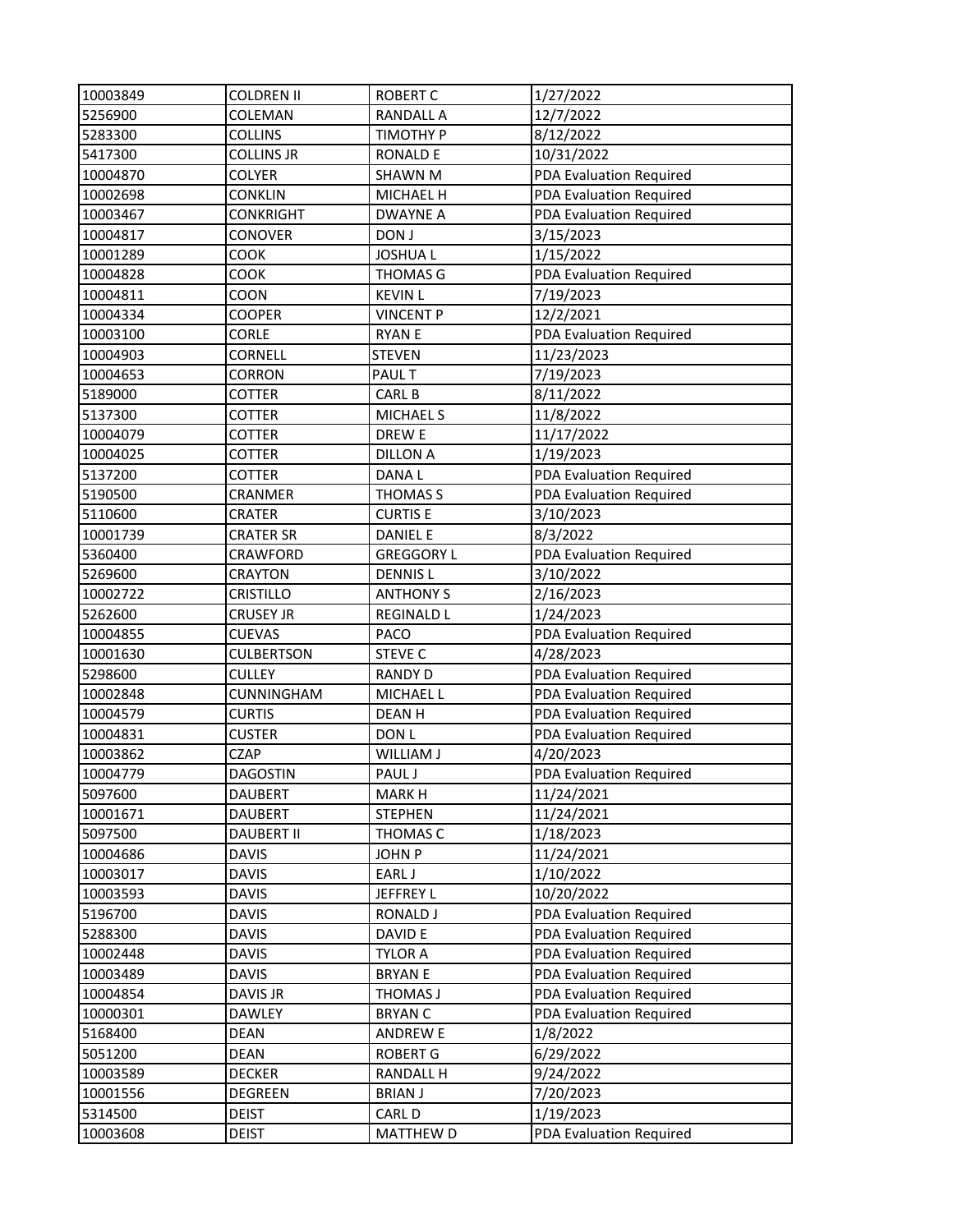| 10004128 | <b>DEITER</b>      | MICHAEL C            | 2/24/2023               |
|----------|--------------------|----------------------|-------------------------|
| 10002827 | <b>DEIVERT</b>     | <b>DANNY R</b>       | 8/12/2022               |
| 10002214 | <b>DELAND</b>      | DAVID A              | 7/18/2021               |
| 10004764 | <b>DELONG</b>      | <b>JAMES C</b>       | 11/23/2022              |
| 10004590 | <b>DENLINGER</b>   | <b>BRANDON L</b>     | PDA Evaluation Required |
| 10003615 | <b>DENSBERGER</b>  | <b>RYAN P</b>        | 9/14/2022               |
| 5462800  | <b>DEPUTY JR</b>   | <b>EDWARD A</b>      | 10/7/2022               |
| 10004688 | <b>DETWILER</b>    | JERRY L              | 11/14/2021              |
| 10004727 | <b>DETWILER</b>    | <b>RACHEL K</b>      | 1/16/2022               |
| 10004832 | <b>DIAZ</b>        | <b>DOMINIC</b>       | 1/5/2023                |
| 5093600  | <b>DIEHL</b>       | <b>STEVEN R</b>      | 3/11/2023               |
| 5234200  | <b>DIEHL</b>       | ANDREW J             | 3/11/2023               |
| 10004200 | <b>DIEHL</b>       | <b>BRETT A</b>       | 3/11/2023               |
| 10001596 | <b>DIEHL</b>       | <b>ALAN M</b>        | PDA Evaluation Required |
| 10002549 | DIEHL SR           | <b>BRIAN J</b>       | 3/11/2023               |
| 10002897 | <b>DIEM</b>        | <b>BARRY E</b>       | PDA Evaluation Required |
| 10004920 | <b>DIETER</b>      | <b>LARRY A</b>       | PDA Evaluation Required |
| 5018500  | <b>DIETRICH</b>    | <b>KENNETH R</b>     | 6/7/2023                |
| 10002554 | <b>DILLER</b>      | <b>JOHN E</b>        | 3/17/2022               |
| 10004441 | <b>DINGLE</b>      | <b>JUSTIN M</b>      | 7/1/2022                |
| 10000602 | <b>DIVELY</b>      | <b>CHARLES R</b>     | 6/8/2022                |
| 5301700  | <b>DIVELY</b>      | KYLE L               | 6/22/2023               |
| 5037400  | <b>DIX</b>         | <b>ROGER E</b>       | 3/11/2023               |
| 10002638 | <b>DIXON</b>       | <b>JAMESR</b>        | 1/23/2022               |
| 5012800  | <b>DOHNER</b>      | RAYMOND W            | 3/15/2023               |
| 10002454 | <b>DOHNER</b>      | <b>JAMES D</b>       | 6/8/2023                |
| 10000770 | DORSEY JR.         | <b>JAMESL</b>        | PDA Evaluation Required |
| 10003962 | <b>DOTTERER</b>    | <b>DOUGLAS P</b>     | 8/10/2022               |
| 5218700  | <b>DOUGLAS</b>     | JOHN W               | PDA Evaluation Required |
| 10004421 | <b>DOUGLAS</b>     | DONALD W             | PDA Evaluation Required |
| 10002059 | <b>DOULIN</b>      | ZACHARY D            | PDA Evaluation Required |
| 10003407 | <b>DOWNOR</b>      | JAY F                | PDA Evaluation Required |
| 10003159 | <b>DOYLE</b>       | <b>BRADLEY L</b>     | 1/4/2023                |
| 10004191 | <b>DRAYTON</b>     | DAVID R              | PDA Evaluation Required |
| 10004769 | <b>DUNCAN</b>      | <b>JOEL</b>          | 7/14/2022               |
| 10001765 | <b>DUNLAP</b>      | <b>SWAYNE R</b>      | PDA Evaluation Required |
| 10002587 | <b>DUNPHY</b>      | <b>MARKF</b>         | PDA Evaluation Required |
| 10003183 | <b>DUNPHY</b>      | <b>RYANF</b>         | PDA Evaluation Required |
| 10003320 | <b>DURST</b>       | MICHAEL S            | 3/5/2022                |
| 10000363 | <b>EASTMAN</b>     | CALEB J              | 11/23/2023              |
| 5250200  | EBERHART           | <b>KEVIN A</b>       | PDA Evaluation Required |
| 5162400  | EBERLY             | <b>STEVEN N</b>      | PDA Evaluation Required |
|          |                    |                      |                         |
| 10002706 | <b>EBERSOLE</b>    | <b>BRENT D</b>       | 7/14/2022               |
| 10001276 | <b>EBERSOLE</b>    | <b>NORMAN D</b>      | PDA Evaluation Required |
| 10002640 | <b>ECKELBERGER</b> | RICHARD A            | 1/31/2023               |
| 10001452 | <b>ELLIS</b>       | <b>CRAIG W</b>       | 3/15/2023               |
| 10001889 | ELY                | <b>DWIGHT L</b>      | PDA Evaluation Required |
| 5004400  | ESHLEMAN           | <b>RANDY J</b>       | 3/1/2023                |
| 5004300  | ESHLEMAN           | <b>NELSON L</b>      | PDA Evaluation Required |
| 10001302 | EUTZY              | H TOVAR              | 9/2/2021                |
| 10000125 | <b>EUTZY</b>       | <b>CHRISTOPHER S</b> | 6/17/2022               |
| 10004845 | <b>EVANS</b>       | <b>PATRICK D</b>     | 4/21/2023               |
| 10001349 | <b>EYSTER</b>      | <b>DANIEL D</b>      | 9/5/2021                |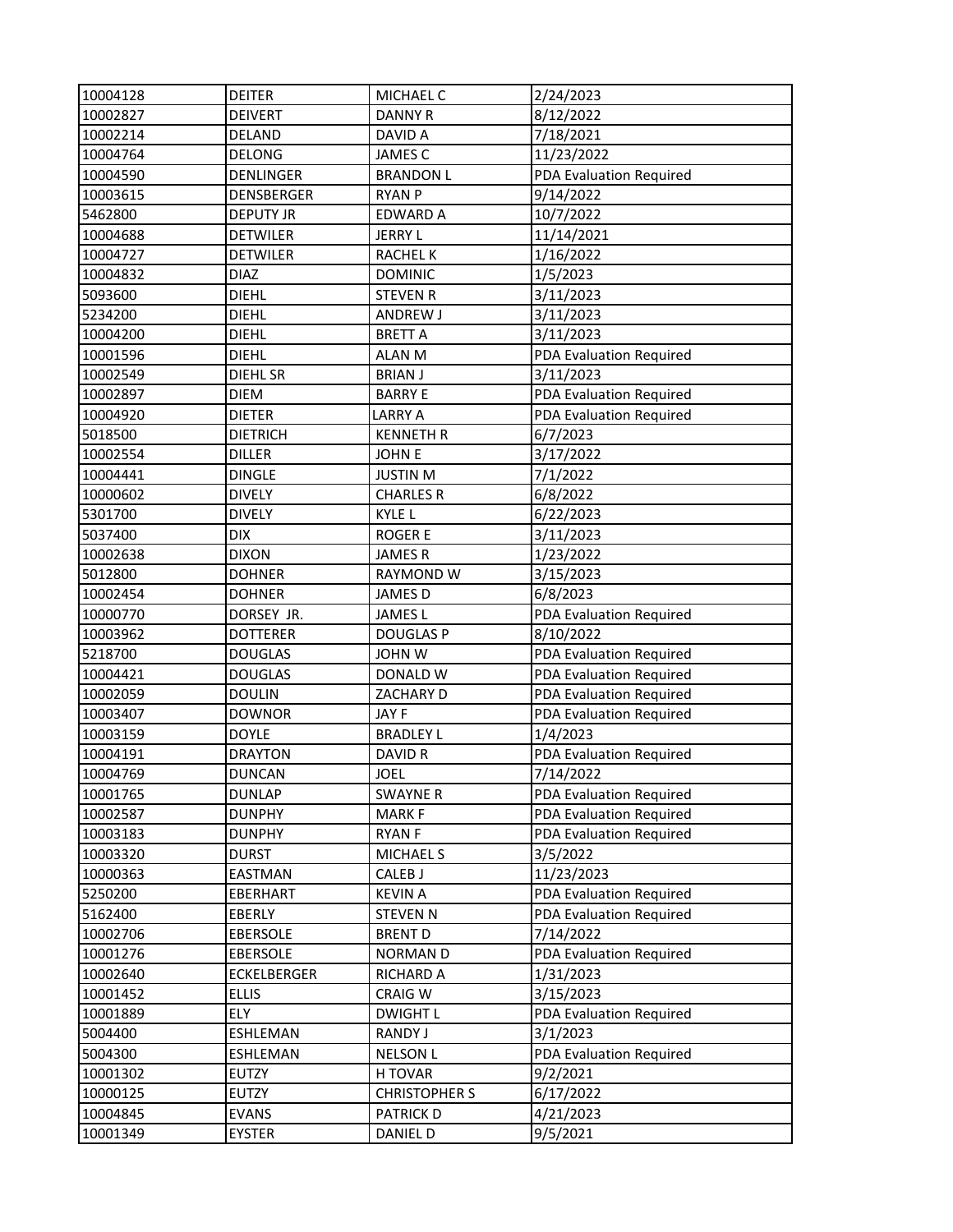| 10003902 | <b>FEGLEY SR</b>    | <b>WILLIAM A</b>   | 2/2/2023                       |
|----------|---------------------|--------------------|--------------------------------|
| 10002005 | <b>FEHR</b>         | <b>JASON A</b>     | 10/12/2022                     |
| 5133800  | <b>FEISTER</b>      | JEFFREY A          | <b>PDA Evaluation Required</b> |
| 5398600  | <b>FETTER</b>       | <b>DEANL</b>       | PDA Evaluation Required        |
| 5289400  | <b>FETTEROLF</b>    | JEFFREY D          | 7/22/2023                      |
| 10001403 | <b>FINDLEY</b>      | <b>MICHAEL A</b>   | 11/21/2021                     |
| 5204800  | <b>FINDLEY</b>      | <b>KEVIN E</b>     | PDA Evaluation Required        |
| 5288000  | <b>FINK</b>         | <b>KENNETH P</b>   | 2/3/2023                       |
| 10004713 | <b>FINLEY</b>       | <b>DANIEL A</b>    | 6/21/2022                      |
| 5336700  | <b>FIRESTONE</b>    | MICHAEL K          | 9/10/2021                      |
| 5370600  | <b>FISH</b>         | MICHAEL H          | PDA Evaluation Required        |
| 10001438 | <b>FISHER</b>       | JACOB <sub>S</sub> | 1/28/2022                      |
| 10004412 | <b>FISHER</b>       | <b>BENNIE A</b>    | 2/13/2022                      |
| 5019600  | <b>FISHER</b>       | JOSEPH C           | PDA Evaluation Required        |
| 10004626 | <b>FISHER</b>       | JEFF <sub>S</sub>  | PDA Evaluation Required        |
| 10003272 | <b>FIX</b>          | <b>THANE E</b>     | PDA Evaluation Required        |
| 10001791 | <b>FLAHART</b>      | <b>BENJAMIN C</b>  | 3/10/2023                      |
| 5341400  | <b>FLECK</b>        | <b>JAMES W</b>     | 6/28/2022                      |
| 10004799 | <b>FLEISCHER</b>    | <b>JAY W</b>       | PDA Evaluation Required        |
| 5331000  | <b>FLICK</b>        | <b>GEORGE</b>      | 8/15/2021                      |
| 5436200  | <b>FOARD</b>        | <b>ALBERT P</b>    | PDA Evaluation Required        |
| 10003174 | <b>FOGELSANGER</b>  | <b>JOELD</b>       | 2/3/2023                       |
| 10004619 | <b>FOREMAN</b>      | <b>BRUCE A</b>     | 11/24/2021                     |
| 10001442 | <b>FORRY</b>        | <b>DENNISE</b>     | 10/28/2023                     |
| 10000707 | <b>FORRY</b>        | <b>MATTHEW H</b>   | 1/19/2023                      |
| 10001419 | <b>FORRY</b>        | <b>WILMER R</b>    | 1/23/2023                      |
| 10002798 | <b>FORRY</b>        | <b>MARK C</b>      | PDA Evaluation Required        |
| 10001180 | <b>FORWOOD</b>      | <b>JOHN P</b>      | PDA Evaluation Required        |
| 10000751 | <b>FOX</b>          | <b>STEVEN L</b>    | 8/11/2021                      |
| 10001974 | <b>FOX</b>          | <b>ROBERT D</b>    | 1/15/2022                      |
| 5317600  | <b>FOX</b>          | <b>DANIEL W</b>    | 12/8/2023                      |
| 10000413 | <b>FOX</b>          | <b>RANDALL D</b>   | 12/8/2023                      |
| 10003621 | <b>FOX</b>          | PAUL D             | PDA Evaluation Required        |
| 10004386 | <b>FRACKMAN</b>     | <b>CURTIS L</b>    | 5/11/2023                      |
| 5001200  | <b>FRACKMAN III</b> | <b>HARRY W</b>     | 6/21/2022                      |
| 5325900  | <b>FRANTZ</b>       | TOM A              | 2/4/2022                       |
| 10000046 | FREDD               | <b>ROBERT S</b>    | 12/15/2022                     |
| 10004020 | <b>FREDERICK</b>    | <b>ERICR</b>       | PDA Evaluation Required        |
| 10001705 | <b>FREDERICKSON</b> | <b>BENJAMIN S</b>  | PDA Evaluation Required        |
| 5131400  | <b>FREEMAN</b>      | DAVID J            | 8/4/2022                       |
| 10001984 | <b>FRELAK</b>       | JOHN C             | 8/7/2021                       |
| 10002477 | <b>FRY</b>          | <b>STEVEN D</b>    | 8/1/2021                       |
| 5081100  | <b>FRY</b>          | <b>RODERICK D</b>  | PDA Evaluation Required        |
| 5412000  | <b>FRY</b>          | THEODORE A         | PDA Evaluation Required        |
| 10003888 | FRY III             | <b>ELMER C</b>     | PDA Evaluation Required        |
| 10001529 | <b>FUHRMAN</b>      | <b>JUSTIN N</b>    | 12/5/2021                      |
| 10004017 | <b>FULTZ</b>        | <b>KENNETH W</b>   | 6/3/2023                       |
| 5088600  | <b>FUNCK</b>        | <b>CLIFFORD A</b>  | 11/24/2022                     |
| 10003592 | <b>FURLOW</b>       | <b>RYAN M</b>      | PDA Evaluation Required        |
| 10003285 | GABRIEL             | <b>TRAVIS W</b>    | PDA Evaluation Required        |
| 10002721 | GALBREATH           | <b>JARED J</b>     | PDA Evaluation Required        |
| 10002691 | <b>GALLEGOS</b>     | JULIO O            | 3/23/2023                      |
| 10002172 | <b>GALLINA</b>      | JOSEPH M           | PDA Evaluation Required        |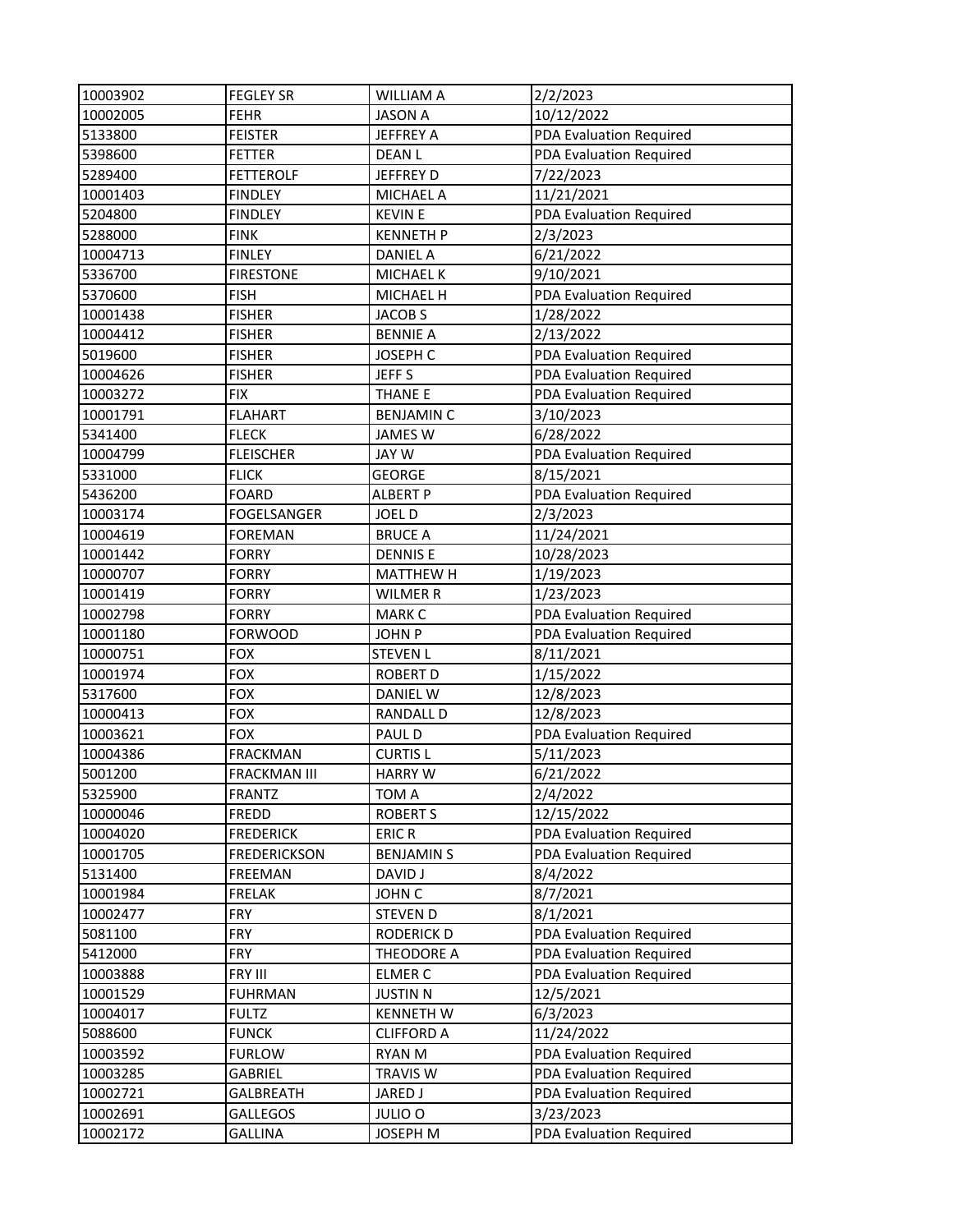| 5430700             | <b>GARDNER</b>   | <b>JOHNE</b>               | PDA Evaluation Required                            |
|---------------------|------------------|----------------------------|----------------------------------------------------|
| 5288500             | GARLAND          | <b>EARLW</b>               | 8/18/2022                                          |
| 10003675            | <b>GARLOFF</b>   | <b>MATTHEW R</b>           | 11/22/2022                                         |
| 10004054            | <b>GATES</b>     | <b>BRIAN P</b>             | 9/9/2022                                           |
| 10004240            | GAUL             | TIMOTHY N                  | 6/9/2023                                           |
| 5395500             | <b>GEHMAN</b>    | <b>RANDALL N</b>           | 5/11/2023                                          |
| 10004742            | <b>GEIGER</b>    | MELISSA M                  | 9/28/2002                                          |
| 10004115            | <b>GELSINGER</b> | <b>KEVIN J</b>             | PDA Evaluation Required                            |
| 10003422            | <b>GERLACH</b>   | TROY M                     | 6/2/2023                                           |
| 10003022            | <b>GERSTER</b>   | PHILIPP R                  | <b>PDA Evaluation Required</b>                     |
| 10002258            | <b>GIFFING</b>   | <b>DUSTIN C</b>            | PDA Evaluation Required                            |
| 10000109            | <b>GILL</b>      | <b>DOUGLAS P</b>           | 12/8/2022                                          |
| 5217900             | <b>GIVLER</b>    | <b>BRANT N</b>             | PDA Evaluation Required                            |
| 10004718            | <b>GLICK</b>     | AARON K                    | 10/19/2022                                         |
| 10004706            | <b>GOCKLEY</b>   | <b>JESSICA R</b>           | 11/30/2022                                         |
| 10004630            | <b>GOOD</b>      | JOE                        | 12/8/2023                                          |
| 10003425            | GOOD             | <b>JEFFREY L</b>           | PDA Evaluation Required                            |
| 10002131            | GOOD JR          | DONALD W                   | 1/26/2022                                          |
| 5138400             | GOSS             | <b>LESTER A</b>            | PDA Evaluation Required                            |
| 10004844            | <b>GOUGER</b>    | <b>DAKOTA</b>              | PDA Evaluation Required                            |
| 10002429            | GOWEN            | DANIEL                     | PDA Evaluation Required                            |
| 10000594            | <b>GRABMAN</b>   | <b>ERICB</b>               | 12/17/2023                                         |
| 10001338            | GRAGER           | DAVID S                    | 10/13/2023                                         |
| 5117900             | <b>GRAHAM</b>    | <b>KENNETH L</b>           | 6/16/2023                                          |
| 10002637            | <b>GRAHAM</b>    | <b>PATRICK C</b>           |                                                    |
|                     | <b>GRANT</b>     |                            | PDA Evaluation Required<br>3/23/2023               |
| 5224300             |                  | <b>TERRY M</b>             |                                                    |
| 10001344            | GRAYBEAL         | LISA A                     | PDA Evaluation Required                            |
| 10001346            | GRAYBEAL         | <b>BYRON W</b>             | PDA Evaluation Required<br>PDA Evaluation Required |
| 10003644            | <b>GRAYBILL</b>  | <b>JAMESR</b>              |                                                    |
| 5327500<br>10001524 | GREEN            | <b>HOWARD E</b><br>H WAYNE | PDA Evaluation Required                            |
| 10003282            | <b>GREEN</b>     |                            | PDA Evaluation Required                            |
|                     | GREEN            | <b>CHAD B</b>              | PDA Evaluation Required                            |
| 10000533            | <b>GREENLEAF</b> | <b>THOMAS A</b>            | 11/1/2021                                          |
| 5244200             | <b>GRIMM</b>     | <b>EUGENE N</b>            | 11/21/2021                                         |
| 10004399            | <b>GRIMM</b>     | <b>JOHN A</b>              | 5/11/2023                                          |
| 10004050            | <b>GRIMM</b>     | LUCAS E                    | 7/20/2023                                          |
| 10004906            | <b>GRIMM</b>     | MAGDALEN A                 | PDA Evaluation Required                            |
| 10004850            | <b>GROFF</b>     | <b>RONALD A</b>            | 2/9/2023                                           |
| 10004377            | <b>GROFF</b>     | <b>JOEL P</b>              | 12/8/2023                                          |
| 10003310            | <b>GROSHEK</b>   | DANIEL P                   | 7/9/2021                                           |
| 10000829            | <b>GROUP</b>     | <b>RYLAND R</b>            | PDA Evaluation Required                            |
| 10001341            | <b>GROVE</b>     | <b>FREDERICK A</b>         | 10/13/2023                                         |
| 10003912            | <b>GRUBB</b>     | <b>KEITH W</b>             | 7/14/2022                                          |
| 5176100             | <b>GRUBER</b>    | J MERLE                    | 8/25/2022                                          |
| 5135000             | <b>GUERS</b>     | DANIEL C                   | 10/12/2022                                         |
| 5135200             | <b>GUERS</b>     | EDWARD C                   | 10/12/2022                                         |
| 10004711            | <b>GUSLER II</b> | <b>MARK S</b>              | 6/16/2023                                          |
| 10004810            | <b>GUTSHALL</b>  | <b>DONN</b>                | PDA Evaluation Required                            |
| 10002868            | HACKENBERG       | <b>SHAWN M</b>             | 6/23/2023                                          |
| 10004360            | HALBLEIB         | <b>MERLE T</b>             | 10/16/2021                                         |
| 10004736            | HALBLEIB         | <b>JASON E</b>             | PDA Evaluation Required                            |
| 5021500             | HALDEMAN         | <b>JOHN R</b>              | 10/28/2021                                         |
| 10002641            | HALDEMAN         | LUKE A                     | 12/17/2022                                         |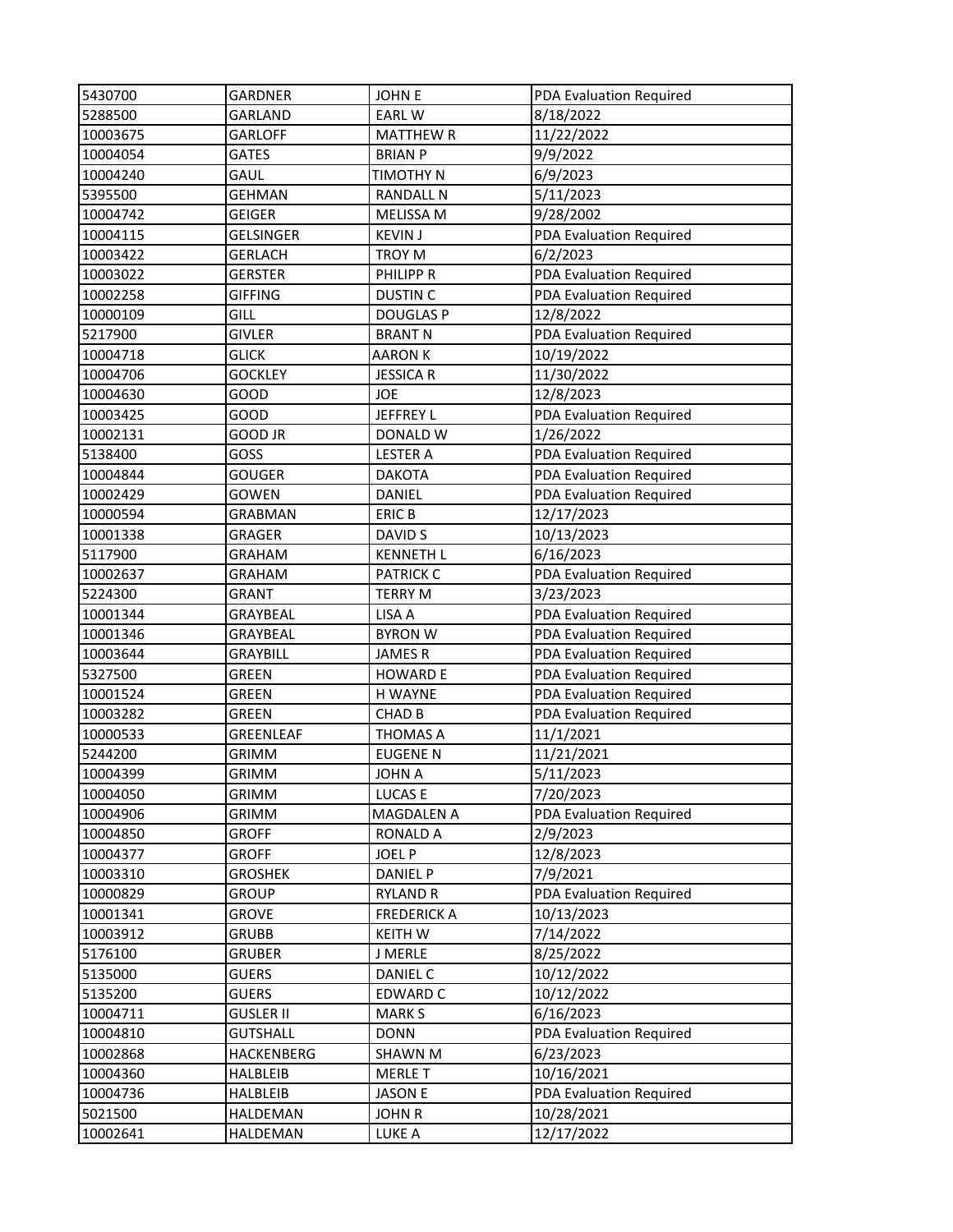| 10001922             | <b>HALE</b>                        | <b>CURTIS J</b>                     | 1/21/2023                                          |
|----------------------|------------------------------------|-------------------------------------|----------------------------------------------------|
| 10004316             | <b>HALLMON III</b>                 | <b>GERALD F</b>                     | 10/16/2021                                         |
| 10002943             | HALLOWELL                          | <b>JOSEPH W</b>                     | PDA Evaluation Required                            |
| 10004596             | <b>HAMILTON</b>                    | <b>TYLER A</b>                      | 3/15/2023                                          |
| 10004863             | <b>HAMILTON</b>                    | <b>MICHAEL E</b>                    | 12/8/2023                                          |
| 10003339             | <b>HANBY</b>                       | JEFFERY L                           | PDA Evaluation Required                            |
| 5199200              | <b>HANKINS</b>                     | <b>WILLIAM A</b>                    | 8/13/2022                                          |
| 10003664             | <b>HANLEY</b>                      | <b>BRANDON W</b>                    | 3/10/2023                                          |
| 10003385             | <b>HANNOLD</b>                     | JAMES W                             | PDA Evaluation Required                            |
| 10004315             | <b>HANSEN</b>                      | SETH W                              | 8/20/2021                                          |
| 5368900              | <b>HANSEN JR</b>                   | <b>CARL N</b>                       | 8/7/2021                                           |
| 10004461             | <b>HANSON JR</b>                   | <b>ROBERT W</b>                     | 5/11/2023                                          |
| 5354000              | <b>HARBACH</b>                     | JAMES D                             | 9/30/2022                                          |
| 10003370             | <b>HARBAUGH</b>                    | <b>MICHAEL R</b>                    | 6/3/2022                                           |
| 5374000              | <b>HARBOLD</b>                     | <b>RUSSELL E</b>                    | 11/20/2021                                         |
| 5460600              | HARCLERODE                         | <b>RAYMOND S</b>                    | 10/8/2022                                          |
| 10001250             | <b>HARKINS</b>                     | <b>BRANDON P</b>                    | 4/20/2023                                          |
| 10002654             | <b>HARKINS</b>                     | <b>JASON P</b>                      | 4/20/2023                                          |
| 5403100              | <b>HARMAN</b>                      | <b>LHENRY</b>                       | 10/2/2021                                          |
| 10002976             | <b>HARMAN</b>                      | <b>TRAVIS L</b>                     | 8/26/2022                                          |
| 5078900              | <b>HARMAN</b>                      | <b>WAYNE A</b>                      | 3/11/2023                                          |
| 5037500              | <b>HARNER</b>                      | RICHARD A                           | PDA Evaluation Required                            |
| 5182000              | <b>HARNISH</b>                     | <b>KENNETH L</b>                    | 8/14/2021                                          |
| 10001339             | <b>HARPSTER</b>                    | M ABRAHAM                           | 10/13/2023                                         |
| 5041600              | <b>HARRIS</b>                      |                                     | 8/16/2022                                          |
| 10004678             | <b>HARRIS</b>                      | <b>TRACY L</b><br><b>JOHN P</b>     |                                                    |
|                      |                                    |                                     | PDA Evaluation Required                            |
| 10003184             | <b>HARROP</b>                      | <b>STEVEN C</b>                     | 8/12/2021                                          |
| 10000778             | HARSHBARGER<br><b>HARTKORN JR</b>  | SHELLY L                            | PDA Evaluation Required<br>PDA Evaluation Required |
| 10002026<br>10004917 | <b>HASSEL</b>                      | <b>CHARLES J</b><br><b>GERALD S</b> | PDA Evaluation Required                            |
| 5041700              | <b>HAUSER</b>                      | <b>JOSEPH R</b>                     | PDA Evaluation Required                            |
| 10004778             | <b>HAVENSTRITE</b>                 | <b>CHERIN</b>                       | PDA Evaluation Required                            |
|                      |                                    |                                     |                                                    |
| 10004559<br>10004558 | <b>HAWBAKER</b><br><b>HAWBAKER</b> | EVAN D<br>CARL E                    | 1/21/2023                                          |
|                      | <b>HAWBAKER</b>                    |                                     | 1/25/2023                                          |
| 10004560             |                                    | JAY E                               | 1/25/2023                                          |
| 5344600              | <b>HAWKSWORTH</b>                  | <b>SETH</b>                         | 9/14/2022                                          |
| 10003674             | <b>HAWKSWORTH</b>                  | <b>TREVOR M</b>                     | 3/8/2023                                           |
| 5056800              | <b>HAWKSWORTH JR</b>               | <b>ARTHUR</b>                       | 3/8/2023                                           |
| 10001352             | HAY                                | <b>JARED N</b>                      | 8/4/2022                                           |
| 10004086             | <b>HAYES</b>                       | <b>RAYMOND C</b>                    | PDA Evaluation Required                            |
| 10003175             | <b>HEALIS</b>                      | <b>WILLIAM</b>                      | PDA Evaluation Required                            |
| 10002970             | <b>HEETER</b>                      | <b>MARKA</b>                        | PDA Evaluation Required                            |
| 10004189             | <b>HEETER</b>                      | MELISSA L                           | PDA Evaluation Required                            |
| 10003701             | <b>HEIDINGER</b>                   | CORDELL D                           | 10/30/2023                                         |
| 10003552             | <b>HEIDINGER</b>                   | TRAVIS M                            | 11/15/2023                                         |
| 10004230             | <b>HEIL</b>                        | <b>JUSTIN R</b>                     | 2/25/2023                                          |
| 5070000              | <b>HEIL</b>                        | DANIEL C                            | PDA Evaluation Required                            |
| 5117400              | <b>HEIL</b>                        | ERIC <sub>L</sub>                   | PDA Evaluation Required                            |
| 5149400              | HEIMBACH                           | <b>RONALD A</b>                     | 3/2/2023                                           |
| 10004926             | <b>HEISEY</b>                      | TODD E                              | PDA Evaluation Required                            |
| 10002578             | <b>HELMAN</b>                      | <b>AARON J</b>                      | 7/6/2022                                           |
| 10001632             | <b>HENNINGS</b>                    | <b>RICHARD V</b>                    | 9/14/2022                                          |
| 10003837             | <b>HENRY</b>                       | DREW A                              | 2/13/2022                                          |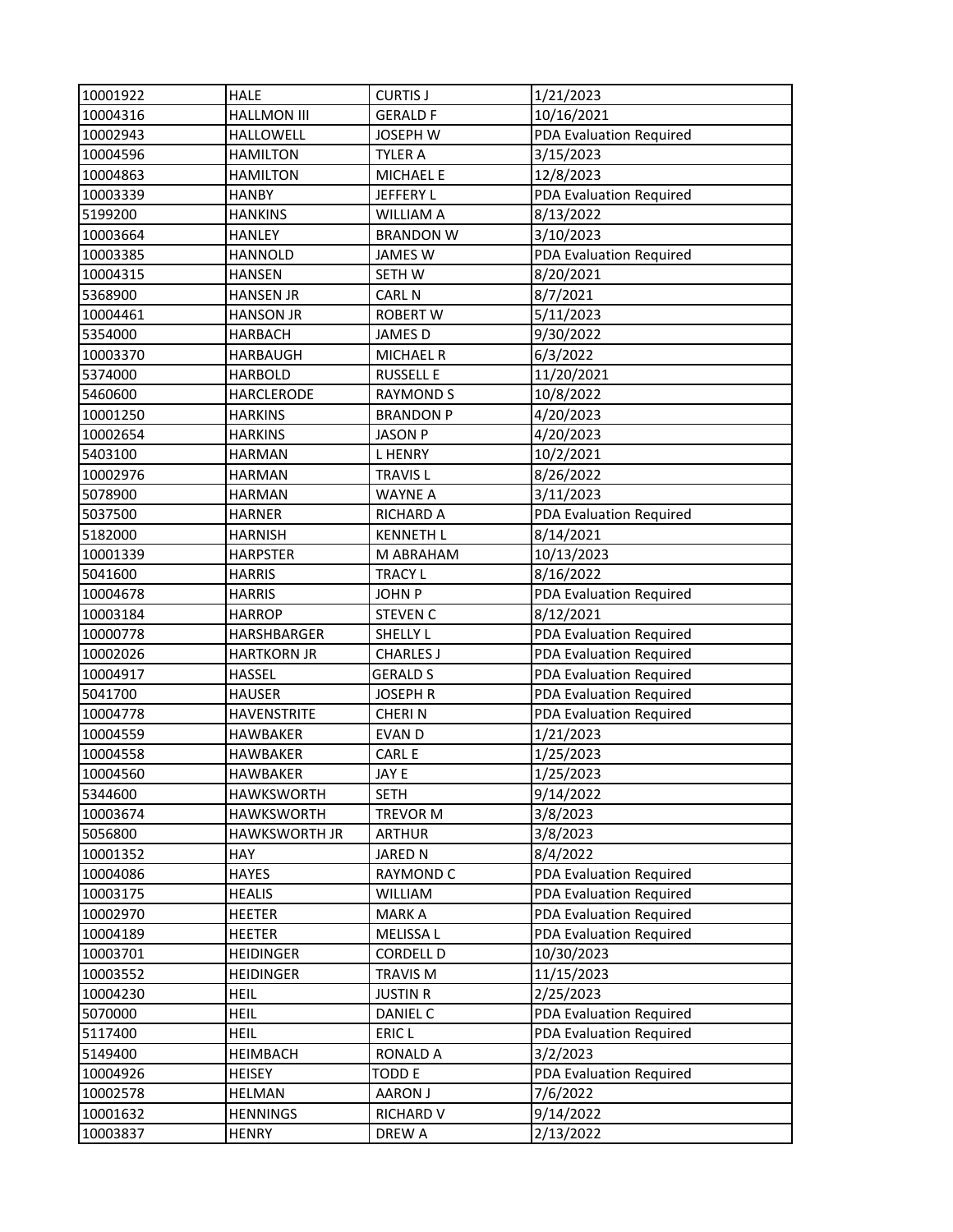| 5317300  | <b>HENRY</b>       | DAVID A              | 12/20/2022              |
|----------|--------------------|----------------------|-------------------------|
| 10004525 | <b>HENRY</b>       | <b>JASON M</b>       | PDA Evaluation Required |
| 10004570 | <b>HENSEL</b>      | WILLIAM J            | 11/1/2021               |
| 10003975 | <b>HENSLER SR</b>  | DAVID E              | 3/19/2022               |
| 10002013 | <b>HERBERG</b>     | <b>MARKL</b>         | 2/25/2022               |
| 10004356 | HERNANDEZ          | <b>SANTIAGO</b>      | PDA Evaluation Required |
| 5268600  | <b>HERR</b>        | DAVID L              | PDA Evaluation Required |
| 10001443 | <b>HERR</b>        | <b>MYRON A</b>       | PDA Evaluation Required |
| 10003563 | <b>HERR</b>        | MICHAEL D            | PDA Evaluation Required |
| 10004432 | <b>HERR</b>        | <b>CHRISTOPHER S</b> | PDA Evaluation Required |
| 10001691 | <b>HERSHBERGER</b> | <b>JUSTIN D</b>      | 12/28/2022              |
| 5182500  | HERSHBERGER        | <b>STEVEN P</b>      | PDA Evaluation Required |
| 10001062 | <b>HERSHEY</b>     | A DUANE              | PDA Evaluation Required |
| 10004670 | <b>HESLINK</b>     | TYLER R              | 7/18/2021               |
| 10001707 | <b>HESLINK</b>     | <b>CHRISTOPHER W</b> | 9/9/2022                |
| 10004704 | <b>HETRICK JR</b>  | <b>JAMESF</b>        | 3/22/2022               |
| 10004768 | <b>HILLER</b>      | <b>ROBERT</b>        | 7/7/2022                |
| 10004193 | <b>HILLIKER</b>    | <b>SCOTT A</b>       | 1/19/2023               |
| 10004761 | <b>HINDMAN</b>     | MICHAEL W            | PDA Evaluation Required |
| 10001171 | <b>HISSONG</b>     | <b>RICHARD R</b>     | 2/10/2023               |
| 10003578 | <b>HISSONG</b>     | <b>RODNEY L</b>      | 2/10/2023               |
| 10004632 | <b>HITE</b>        | <b>JOHN E</b>        | 2/19/2022               |
| 10003049 | <b>HODGSON IV</b>  | <b>GEORGE D</b>      | PDA Evaluation Required |
| 10002267 | <b>HOFFMAN</b>     | <b>MATTHEW J</b>     | 7/20/2022               |
| 10004891 | <b>HOFFMAN</b>     | <b>COLTON B</b>      | PDA Evaluation Required |
| 10004892 | <b>HOFFMAN</b>     | <b>KEITH D</b>       | PDA Evaluation Required |
| 10004924 | <b>HOFFMAN</b>     | <b>JORDAN T</b>      | PDA Evaluation Required |
| 10002016 | <b>HOGUE</b>       | <b>RAYMOND E</b>     | 4/19/2021               |
| 10004300 | <b>HOHMANN</b>     | <b>WILLIAM T</b>     | 8/4/2022                |
| 10000086 | <b>HOLLINGER</b>   | <b>JOHN J</b>        | PDA Evaluation Required |
| 10004640 | <b>HOLLOWAY</b>    | WILLIAM C            | PDA Evaluation Required |
| 5203300  | <b>HOLSTEIN</b>    | PHILIP K             | 6/10/2023               |
| 5371200  | <b>HOLTRY</b>      | RAY E                | PDA Evaluation Required |
| 10001689 | <b>HOLZHAUER</b>   | ERIC <sub>L</sub>    | 9/1/2022                |
| 5234300  | HOLZHAUER          | DAVID M              | 12/28/2022              |
| 10002259 | HOLZHAUER          | <b>JACOB A</b>       | 12/28/2022              |
| 10003885 | <b>HOOVER</b>      | <b>JUSTIN L</b>      | 1/27/2022               |
| 10003582 | <b>HOOVER</b>      | ASHLEY M             | 2/13/2022               |
| 10001766 | <b>HOOVER</b>      | <b>CHARLES K</b>     | 9/29/2022               |
| 5304400  | <b>HORN</b>        | <b>CURTIS D</b>      | 9/12/2021               |
| 10002729 | <b>HORN</b>        | RICHARD D            | 11/13/2021              |
| 10003828 | <b>HORNING</b>     | <b>DEREKA</b>        | 3/18/2022               |
| 10001317 | <b>HORNING</b>     | <b>CHARLES D</b>     | 12/9/2022               |
| 10002805 | <b>HORNING</b>     | JOHN D               | 12/14/2022              |
| 10004210 | <b>HORNING</b>     | THOMAS L             | PDA Evaluation Required |
| 5303500  | <b>HORST</b>       | <b>DARRELL L</b>     | PDA Evaluation Required |
| 10003354 | <b>HORTING</b>     | <b>BROOKSD</b>       | PDA Evaluation Required |
| 10003379 | <b>HOTCHKISS</b>   | <b>DOUGLAS P</b>     | 9/10/2022               |
| 10003343 | <b>HOUGH</b>       | RONALD W             | 9/30/2022               |
| 10002532 | HOULDSWORTH        | <b>MICHAEL S</b>     | 10/22/2022              |
| 10003867 | <b>HOUSTON</b>     | <b>BRAD C</b>        | PDA Evaluation Required |
| 10004599 | <b>HRESKO</b>      | SETH T               | 9/13/2023               |
| 10003186 | <b>HUGHES</b>      | <b>MARVIN M</b>      | 1/26/2023               |
|          |                    |                      |                         |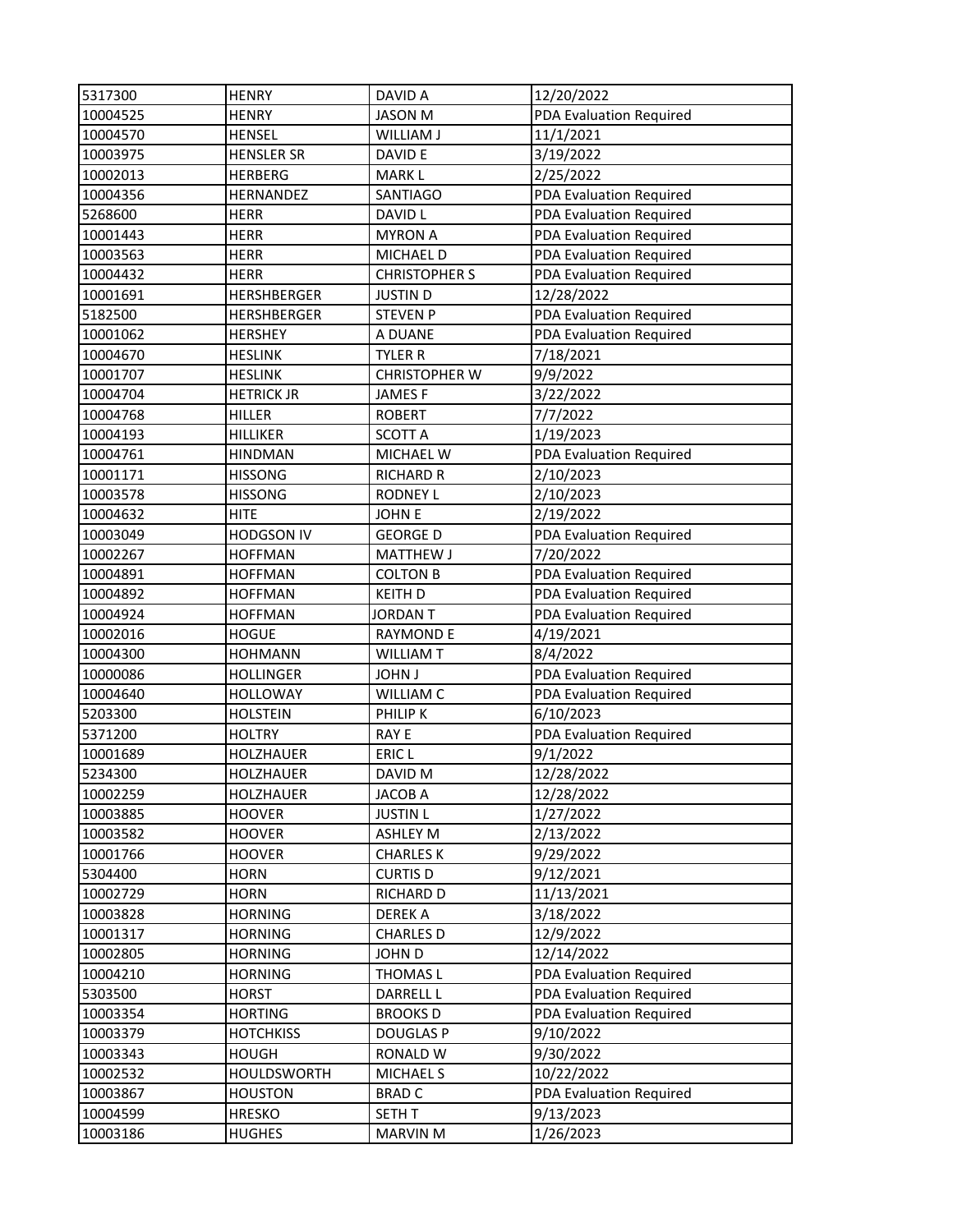| 5390900  | <b>HULSE</b>         | LEO <sub>V</sub>   | PDA Evaluation Required        |
|----------|----------------------|--------------------|--------------------------------|
| 10004927 | <b>HULSIZER</b>      | <b>KRISTOFER J</b> | PDA Evaluation Required        |
| 5084600  | HUNSBERGER           | <b>JOSEPH A</b>    | <b>PDA Evaluation Required</b> |
| 10004277 | <b>HUNSBERGER JR</b> | <b>RONALD R</b>    | PDA Evaluation Required        |
| 10003436 | <b>HUNSECKER</b>     | <b>NATHAN L</b>    | 8/13/2022                      |
| 5057400  | <b>HUNSECKER</b>     | DONALD L           | 3/8/2023                       |
| 10003575 | <b>HUNTER</b>        | ZACHARY P          | PDA Evaluation Required        |
| 5441200  | <b>HUNTER JR</b>     | <b>RAYMOND E</b>   | 8/7/2021                       |
| 10004806 | <b>HURTADO</b>       | <b>VICTOR D</b>    | <b>PDA Evaluation Required</b> |
| 10004923 | <b>ILE</b>           | JONHOWARD M        | PDA Evaluation Required        |
| 5330400  | <b>IMGRUND</b>       | <b>GREGORY E</b>   | 2/25/2023                      |
| 10004603 | <b>IMLER</b>         | <b>JOSEPH W</b>    | 3/30/2023                      |
| 10004771 | <b>ION</b>           | <b>DONALD</b>      | 6/9/2022                       |
| 10002170 | <b>ISENBERG</b>      | <b>RICHARD A</b>   | PDA Evaluation Required        |
| 5410000  | <b>ITLE</b>          | <b>SHANNON M</b>   | 8/8/2021                       |
| 10003738 | <b>JACKSON</b>       | <b>GRANT A</b>     | 12/28/2022                     |
| 10004216 | <b>JACKSON</b>       | TYLER M            | 2/4/2023                       |
| 10004864 | <b>JACKSON</b>       | <b>RYAN A</b>      | PDA Evaluation Required        |
| 10002789 | <b>JACOBS</b>        | <b>RONALD D</b>    | 3/10/2023                      |
| 10000347 | JAREMA               | LISA M             | PDA Evaluation Required        |
| 10004815 | <b>JENKINS</b>       | <b>MARKW</b>       | 9/17/2022                      |
| 10004339 | JENKS                | <b>MICHAEL A</b>   | PDA Evaluation Required        |
| 5022700  | <b>JENNINGS</b>      | <b>TIMOTHY L</b>   | 8/9/2022                       |
| 5434300  | <b>JOHANNES</b>      | MICHAEL J          | 4/7/2022                       |
| 5187500  | <b>JOHNS</b>         | <b>TERRY L</b>     | 9/7/2022                       |
| 10002769 | JOHNS                | <b>JARROD A</b>    | 9/10/2022                      |
| 10000570 | <b>JOHNS</b>         | <b>JAMES M</b>     | PDA Evaluation Required        |
| 5095000  | <b>JOHNSON</b>       | <b>LARRY R</b>     | 12/7/2023                      |
| 10000480 | <b>JOHNSON</b>       | <b>JUSTIN R</b>    | PDA Evaluation Required        |
| 10002924 | JOHNSON              | SAMUEL L           | PDA Evaluation Required        |
| 10004373 | <b>JOHNSON</b>       | <b>EDWARD G</b>    | <b>PDA Evaluation Required</b> |
| 10003516 | <b>JOHNSON II</b>    | <b>LARRY O</b>     | PDA Evaluation Required        |
| 10003492 | JOLLEY               | <b>DARRELL L</b>   | PDA Evaluation Required        |
| 10004507 | <b>JONES</b>         | <b>RASHEED K</b>   | PDA Evaluation Required        |
| 10004226 | JORGENSON            | <b>EDWARD C</b>    | 5/24/2023                      |
| 5084700  | KAGARISE             | JEFFREY J          | 10/21/2022                     |
| 10004737 | <b>KARNS</b>         | <b>SHAWN M</b>     | PDA Evaluation Required        |
| 10004361 | KAROUANI             | YOUSSOUF           | 8/6/2021                       |
| 5159500  | KARPAUITZ            | <b>GARY L</b>      | PDA Evaluation Required        |
| 10004567 | KAUFFMAN             | <b>RICKY A</b>     | PDA Evaluation Required        |
| 10004591 | <b>KAUFFMAN</b>      | LOREN J            | 12/28/2023                     |
| 10004867 | KAUFFMAN             | <b>ZACHARY S</b>   | PDA Evaluation Required        |
| 5408200  | KAUFMANN             | <b>MATTHEW S</b>   | 8/17/2022                      |
| 10004660 | KEEFER               | JESSE T            | 8/20/2021                      |
| 10003089 | KEEFER               | <b>DANIEL R</b>    | 3/5/2023                       |
| 10003444 | <b>KEEFER</b>        | <b>BENJAMIN E</b>  | 7/22/2023                      |
| 10004495 | <b>KEELEY JR</b>     | <b>WILLIAM A</b>   | 1/19/2023                      |
| 5180700  | <b>KEESEMAN JR</b>   | <b>MARKE</b>       | 7/9/2022                       |
| 5311700  | KEILHOLTZ            | <b>DONALD E</b>    | PDA Evaluation Required        |
| 5328700  | <b>KEILHOLTZ JR</b>  | WILLIAM L          | PDA Evaluation Required        |
| 10003732 | KEISER               | <b>JOSHUA B</b>    | 8/16/2023                      |
| 10004733 | <b>KEISTER</b>       | <b>BRET R</b>      | PDA Evaluation Required        |
| 5102900  | KELLER               | DALE L             | 11/17/2022                     |
|          |                      |                    |                                |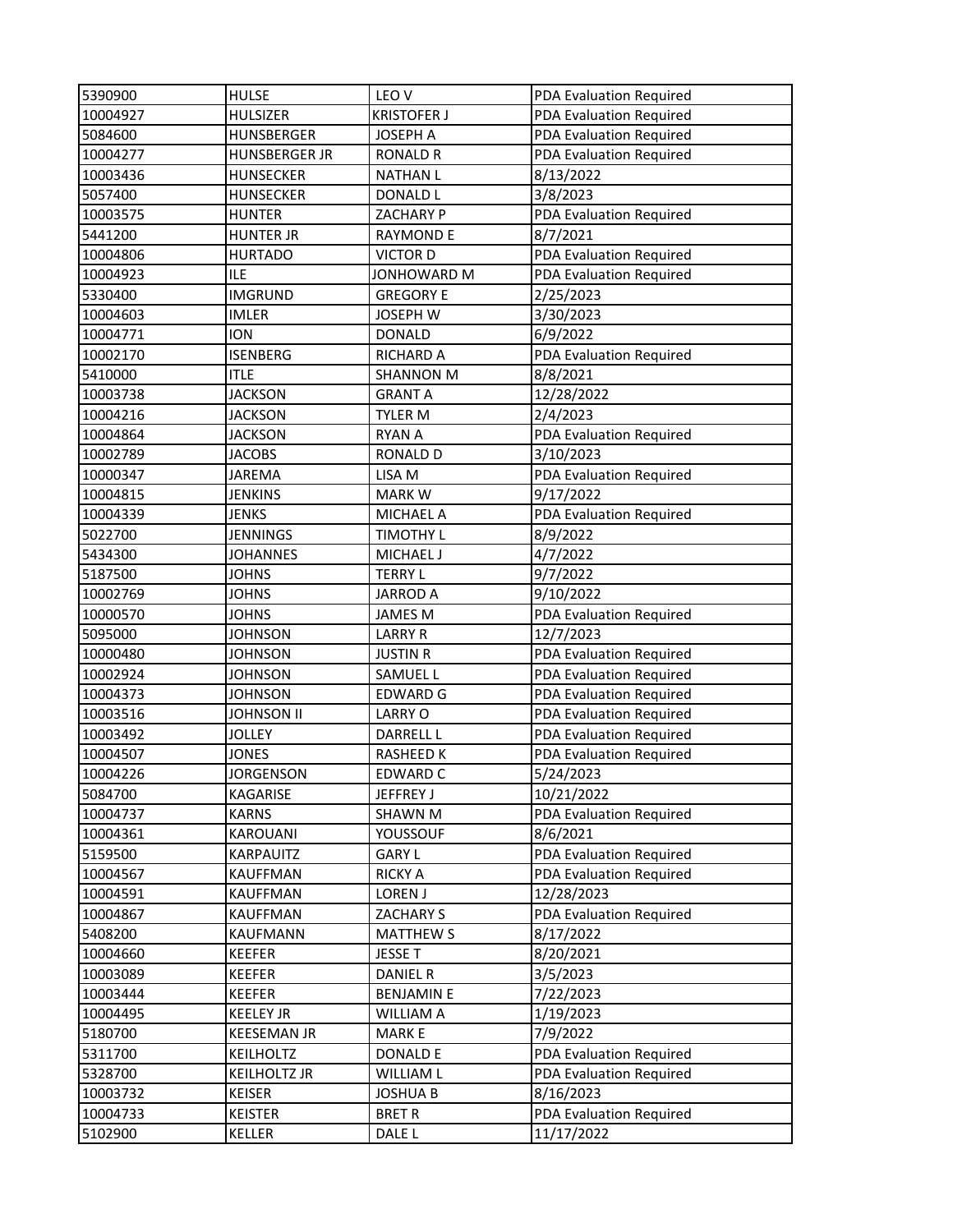| 10004278 | <b>KELLEY SR</b> | <b>ROBERT L</b>   | PDA Evaluation Required |
|----------|------------------|-------------------|-------------------------|
| 10004243 | <b>KEMP II</b>   | <b>ROBERT R</b>   | 11/2/2023               |
| 5125000  | KIDD             | MICHAEL L         | PDA Evaluation Required |
| 5006000  | <b>KIEFFER</b>   | <b>RALPH A</b>    | PDA Evaluation Required |
| 5023300  | <b>KIESS</b>     | <b>ERNEST W</b>   | 9/28/2022               |
| 10002869 | KILBY            | <b>MATTHEW T</b>  | PDA Evaluation Required |
| 10000763 | <b>KING</b>      | <b>DONALD E</b>   | PDA Evaluation Required |
| 5129300  | <b>KINLEY</b>    | <b>BARRY E</b>    | PDA Evaluation Required |
| 10002615 | <b>KIPE</b>      | <b>RICKY L</b>    | PDA Evaluation Required |
| 10003878 | <b>KIPE JR</b>   | <b>LARRY S</b>    | PDA Evaluation Required |
| 10003823 | <b>KIRK</b>      | <b>TROY E</b>     | PDA Evaluation Required |
| 10002205 | <b>KLEINTOP</b>  | DAVID D           | 5/4/2022                |
| 10002708 | <b>KLEPPER</b>   | <b>KURTIS J</b>   | PDA Evaluation Required |
| 10002453 | <b>KLINE</b>     | <b>MICHAEL P</b>  | 6/14/2023               |
| 10004723 | <b>KLINE JR</b>  | <b>BRADLEY W</b>  | PDA Evaluation Required |
| 10000168 | <b>KNECHT</b>    | <b>MARKA</b>      | PDA Evaluation Required |
| 10004634 | KNELLER          | <b>ERIC R</b>     | 2/19/2022               |
| 10004245 | <b>KNORR</b>     | <b>FRANKLIN W</b> | 11/26/2021              |
| 5378000  | KOCH             | MICHAEL J         | 7/22/2023               |
| 10001081 | <b>KOLSTEE</b>   | <b>STEVEN J</b>   | 6/17/2021               |
| 10004671 | <b>KOLSTEE</b>   | TODD H            | 6/17/2021               |
| 5155500  | <b>KOLSTEE</b>   | MICHAEL W         | PDA Evaluation Required |
| 10004435 | <b>KOONTZ</b>    | <b>ROBERT E</b>   | 6/7/2022                |
| 10003122 | <b>KOONTZ</b>    | <b>JOEL A</b>     | 2/24/2023               |
| 10002204 | <b>KOPP</b>      | <b>GALEN R</b>    | 10/27/2022              |
| 10002505 | KORNBAU          | <b>KEVIN L</b>    | 5/9/2023                |
| 5085000  | <b>KOSTY</b>     | <b>JOHN A</b>     | PDA Evaluation Required |
| 10004699 | <b>KOVACH</b>    | <b>HUNTER E</b>   | 12/17/2022              |
| 10003943 | <b>KOVALIC</b>   | LISA M            | 1/13/2022               |
| 10004552 | <b>KRALL</b>     | JOEL H            | PDA Evaluation Required |
| 10004039 | <b>KRANTZ</b>    | <b>JARED J</b>    | 12/28/2023              |
| 10003387 | <b>KREIDER</b>   | <b>NATHAN S</b>   | 3/24/2023               |
| 10002892 | <b>KREIDER</b>   | <b>JOHN L</b>     | 6/10/2023               |
| 10001918 | <b>KREIDER</b>   | <b>JASON M</b>    | PDA Evaluation Required |
| 10004890 | <b>KREIDER</b>   | <b>JACOBY L</b>   | PDA Evaluation Required |
| 10000915 | <b>KROPF</b>     | <b>DELVIN L</b>   | PDA Evaluation Required |
| 5318500  | KUHLMAN          | <b>CONNIE A</b>   | 1/8/2021                |
| 10004363 | <b>KUHNS</b>     | <b>EDWARD E</b>   | PDA Evaluation Required |
| 10002971 | <b>KULP</b>      | PHILIP L          | 4/27/2023               |
| 10000402 | <b>KUNTZ</b>     | <b>NORMANE</b>    | 6/24/2023               |
| 5224200  | <b>KUNTZ JR</b>  | RAY E             | 3/16/2022               |
| 10004273 | KUNTZMANN        | <b>BRIAN M</b>    | PDA Evaluation Required |
| 10004382 | <b>KURTZ</b>     | <b>WESLEY N</b>   | PDA Evaluation Required |
| 10002367 | KYPER            | DANIEL A          | PDA Evaluation Required |
| 5327200  | LANDIS           | <b>DEAN A</b>     | 6/1/2023                |
| 10004887 | LANDIS           | CODY B            | PDA Evaluation Required |
| 10004841 | <b>LANDIS SR</b> | <b>KENNETH E</b>  | PDA Evaluation Required |
| 10001114 | LANE             | <b>STEVEN P</b>   | PDA Evaluation Required |
| 10000896 | LANG             | <b>JONATHAN G</b> | 4/14/2023               |
| 10002427 | LANGAN JR        | <b>JOHN F</b>     | 8/16/2022               |
| 10002816 | LAPE             | <b>BENJAMIN L</b> | 5/6/2023                |
| 10004836 | LAPP             | DAVID S           | 2/9/2023                |
| 10004838 | LAPP             | <b>JUSTIN D</b>   | 2/9/2023                |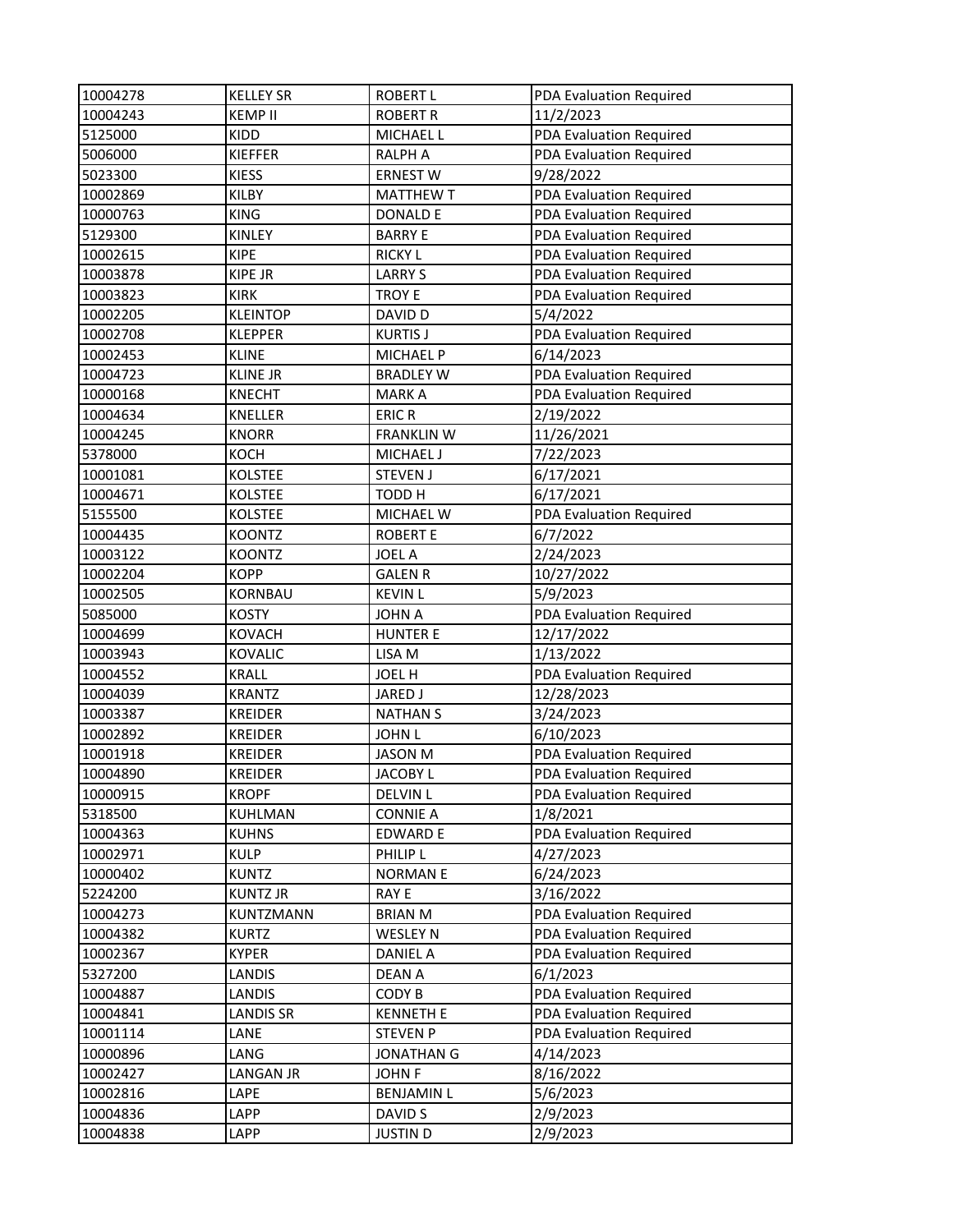| 10004905 | LASH              | <b>MATTHEW C</b>  | PDA Evaluation Required |
|----------|-------------------|-------------------|-------------------------|
| 5368600  | LATSHAW           | <b>BRUCE B</b>    | PDA Evaluation Required |
| 10003930 | LAUER             | <b>CHRISTIE L</b> | 3/23/2023               |
| 10004034 | LAUER             | <b>ROBERT E</b>   | PDA Evaluation Required |
| 10000697 | LAUGHMAN          | <b>ANTHONY L</b>  | PDA Evaluation Required |
| 10003340 | LAVAN             | JOSEPH W          | 8/19/2023               |
| 10004654 | LAVENDER          | JOSEPH J          | 2/19/2022               |
| 5108800  | LAWRENCE          | <b>RONALD R</b>   | 8/9/2022                |
| 10004205 | LAWRENCE          | <b>NANCY M</b>    | 8/9/2022                |
| 5108900  | LAWRENCE          | <b>RUSSELL D</b>  | 7/14/2023               |
| 10004921 | LAWRENCE          | <b>VIRGINIA A</b> | PDA Evaluation Required |
| 10002562 | LAWSON JR         | <b>STANLEY E</b>  | 8/7/2021                |
| 10003553 | LEAMAN            | <b>KYLED</b>      | PDA Evaluation Required |
| 5367700  | LEASURE           | MILDRED           | 12/6/2022               |
| 10001155 | LEASURE           | RYAN M            | 2/10/2023               |
| 5177400  | LEASURE JR        | <b>JOHN J</b>     | 2/10/2023               |
| 10004244 | LEBEL             | <b>JEREMY M</b>   | 8/23/2023               |
| 10003374 | LEFEVER           | <b>JASON P</b>    | 5/5/2021                |
| 10003283 | LEFEVER           | <b>MASON G</b>    | 7/29/2021               |
| 10002806 | LEFEVER           | <b>NEAL C</b>     | 9/24/2022               |
| 10001938 | LEFEVER           | <b>JOHN R</b>     | PDA Evaluation Required |
| 10002725 | LEFEVER           | <b>MARCUS R</b>   | PDA Evaluation Required |
| 10004190 | LEGGETT           | <b>BRENDAL</b>    | PDA Evaluation Required |
| 10000360 | LEHMAN            | <b>KEITH E</b>    | 6/6/2021                |
| 10000706 | LEHMAN            | <b>JOHN E</b>     | PDA Evaluation Required |
| 10004384 | LEHMAN            | <b>VERNON R</b>   | PDA Evaluation Required |
| 10001734 | LEIBY             | ERIC M            | PDA Evaluation Required |
| 10001336 | LEITCH            | <b>EDWARD R</b>   | 7/13/2022               |
| 10003052 | <b>LEITHEISER</b> | <b>CRAIG R</b>    | PDA Evaluation Required |
| 10001461 | LENTZ             | <b>ANTHONY C</b>  | PDA Evaluation Required |
| 10004186 | LENTZ             | <b>MICHAEL J</b>  | PDA Evaluation Required |
| 10003134 | LESNEY            | STEPHEN M         | PDA Evaluation Required |
| 10002442 | <b>LESNIAK</b>    | <b>GREGORY J</b>  | 10/12/2022              |
| 10004690 | LESSER            | <b>TORRIE C</b>   | 6/2/2022                |
| 5122900  | LETHAM            | LEE J             | PDA Evaluation Required |
| 5439100  | LEVAN             | DALE A            | PDA Evaluation Required |
| 10001122 | LEWIS             | LUCAS M           | 7/19/2023               |
| 10004344 | LEWIS             | WILLIAM E         | 11/29/2022              |
| 10000445 | LEYDIG            | <b>ROBERT D</b>   | 7/31/2021               |
| 10003520 | LICHTENBERGER     | JESSE L           | 6/23/2022               |
| 10003564 | LIGGETT           | <b>DEBRAS</b>     | 8/17/2022               |
| 10004365 | <b>LIGHTNER</b>   | <b>JOSHUA D</b>   | 12/4/2021               |
| 5085200  | <b>LIGHTNER</b>   | <b>SAMUEL E</b>   | 3/23/2023               |
| 5095300  | LIGHTNER JR       | SAMUEL E          | 7/16/2021               |
| 5076100  | <b>LINDSTROM</b>  | EDWARD J          | 7/22/2021               |
| 10001020 | LING              | <b>MARKE</b>      | PDA Evaluation Required |
| 10003635 | LINGLE            | <b>SEAN C</b>     | PDA Evaluation Required |
| 10001486 | LITTLE            | JEFFERSON T       | PDA Evaluation Required |
| 5007100  | LOCH              | <b>DENNIS M</b>   | 8/13/2021               |
| 10004133 | LOHR              | TIMOTHY D         | 12/1/2022               |
| 10003947 | LONDON            | DORIAN D          | PDA Evaluation Required |
| 10002122 | LONG              | <b>MARLIN L</b>   | 7/22/2021               |
| 5396300  | LOVE              | <b>GEORGE D</b>   | PDA Evaluation Required |
|          |                   |                   |                         |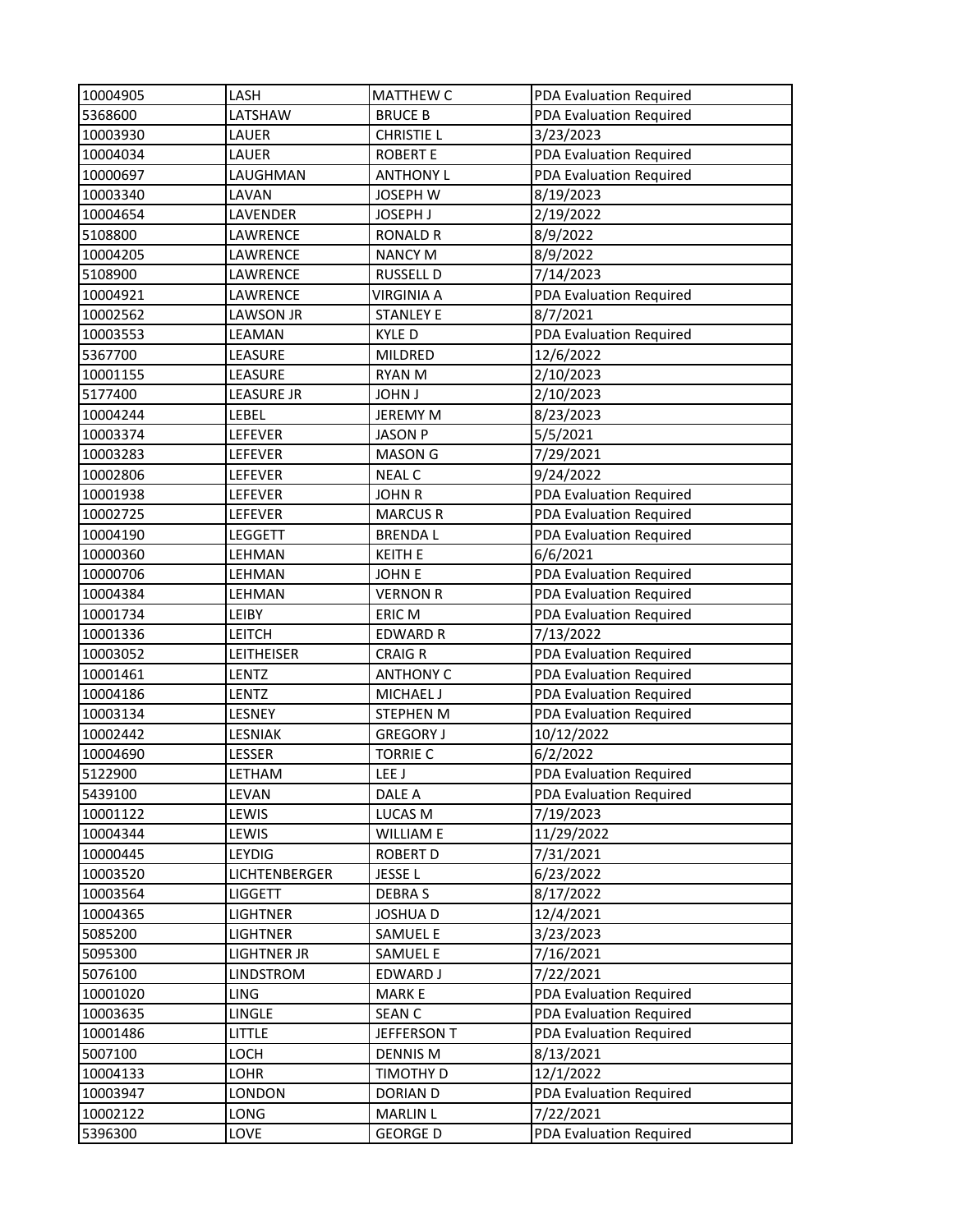| 5142300  | LOWERY             | <b>DAVID J</b>       | 6/2/2022                |
|----------|--------------------|----------------------|-------------------------|
| 5300700  | <b>LUCAS</b>       | <b>DALLAS R</b>      | PDA Evaluation Required |
| 10004563 | <b>LUCAS</b>       | <b>RICHARD A</b>     | PDA Evaluation Required |
| 10004535 | <b>LUCE</b>        | <b>MARCE</b>         | 7/17/2021               |
| 10002751 | LUNDVALL           | <b>SHERRY L</b>      | PDA Evaluation Required |
| 10004103 | <b>LYNCH</b>       | <b>DANIEL R</b>      | 5/2/2021                |
| 10004888 | <b>LYNCH</b>       | <b>LAURENCE C</b>    | PDA Evaluation Required |
| 10004889 | <b>LYNCH</b>       | <b>MICHAEL K</b>     | PDA Evaluation Required |
| 10004732 | <b>LYTLE</b>       | <b>SHAWN R</b>       | 6/19/2022               |
| 10004238 | <b>MACCARTY</b>    | <b>CHRISTOPHER A</b> | 7/30/2021               |
| 10002840 | <b>MACKAY</b>      | <b>ANDREW F</b>      | PDA Evaluation Required |
| 10000750 | <b>MACNEAL</b>     | <b>DOUGLAS M</b>     | PDA Evaluation Required |
| 5244800  | <b>MADDEN</b>      | <b>MICHAEL R</b>     | 7/2/2021                |
| 5008000  | <b>MADIGAN</b>     | <b>STEPHEN C</b>     | 3/14/2023               |
| 5248200  | <b>MADIGAN</b>     | MICHAEL G            | 3/14/2023               |
| 10003715 | MADIGAN            | <b>TYREL S</b>       | 3/14/2023               |
| 10001932 | <b>MAHON</b>       | LEE T                | 9/20/2022               |
| 5221300  | <b>MAJERIK</b>     | <b>HARRY H</b>       | 7/31/2021               |
| 10004808 | <b>MAKOSKI</b>     | <b>JOSEPH</b>        | PDA Evaluation Required |
| 10000561 | MANBECK            | <b>JEREMY</b>        | 10/12/2022              |
| 5418800  | MANWILLER          | CHRIS D              | PDA Evaluation Required |
| 10003470 | <b>MARBURGER</b>   | <b>GORDON L</b>      | PDA Evaluation Required |
| 10004856 | MARCHEZAK          | <b>JOHN E</b>        | PDA Evaluation Required |
| 10003772 | <b>MARKS</b>       | <b>JEFFREY S</b>     | 5/14/2021               |
| 10003763 | <b>MARTIN</b>      | <b>RAY A</b>         | 6/4/2021                |
| 10000117 | <b>MARTIN</b>      | <b>GILBERT N</b>     | 7/30/2021               |
| 10004577 | <b>MARTIN</b>      | JESSE M              | 6/2/2022                |
| 10004578 | <b>MARTIN</b>      | <b>LEONARD H</b>     | 6/2/2022                |
| 10004561 | <b>MARTIN</b>      | MICAH L              | 1/21/2023               |
| 5377300  | <b>MARTIN</b>      | <b>CHARLES J</b>     | PDA Evaluation Required |
| 10001740 | <b>MARTIN</b>      | <b>SCOTT A</b>       | PDA Evaluation Required |
| 10004741 | <b>MARTIN</b>      | CODY L               | PDA Evaluation Required |
| 10004865 | <b>MARTIN</b>      | <b>EMORY L</b>       | PDA Evaluation Required |
| 5025300  | <b>MARYOTT</b>     | <b>REEDK</b>         | PDA Evaluation Required |
| 10004781 | <b>MASELKEVICH</b> | <b>ERIC R</b>        | PDA Evaluation Required |
| 10001409 | <b>MASON</b>       | ALAN S               | 8/20/2021               |
| 10004101 | <b>MASON</b>       | PAUL B               | 8/20/2021               |
| 10004685 | <b>MASON</b>       | <b>GEORGE C</b>      | 2/24/2022               |
| 10004284 | <b>MASON</b>       | <b>JOHN</b>          | PDA Evaluation Required |
| 10004925 | <b>MAST</b>        | JARED                | 12/7/2023               |
| 5059500  | <b>MATTHEWS</b>    | <b>DOUGLAS A</b>     | 9/23/2023               |
| 10002858 | <b>MAUGER</b>      | <b>MICHAEL B</b>     | 12/28/2022              |
| 10002793 | MAULE              | <b>BENJAMIN L</b>    | PDA Evaluation Required |
| 10003820 | <b>MAUST</b>       | JAY A                | PDA Evaluation Required |
| 10001816 | MAYNARD            | DAVID E              | 11/23/2023              |
| 10003427 | MCCLEARY           | JERRY L              | 12/30/2022              |
| 10003468 | MCCLOSKEY          | WILLIAM H            | PDA Evaluation Required |
| 5251600  | <b>MCCOMBS</b>     | THOMAS E             | 9/12/2021               |
| 10001483 | MCCONNELL          | <b>BRIAN J</b>       | 8/4/2022                |
| 10001737 | MCCONNELL          | JEFFREY W            | 8/5/2022                |
| 10003551 | MCCONNELL          | CHAD A               | PDA Evaluation Required |
| 10004196 | MCCONNELL          | <b>CLAYTON B</b>     | PDA Evaluation Required |
| 10002591 | MCDONALD           | <b>CHARLES D</b>     | 9/10/2022               |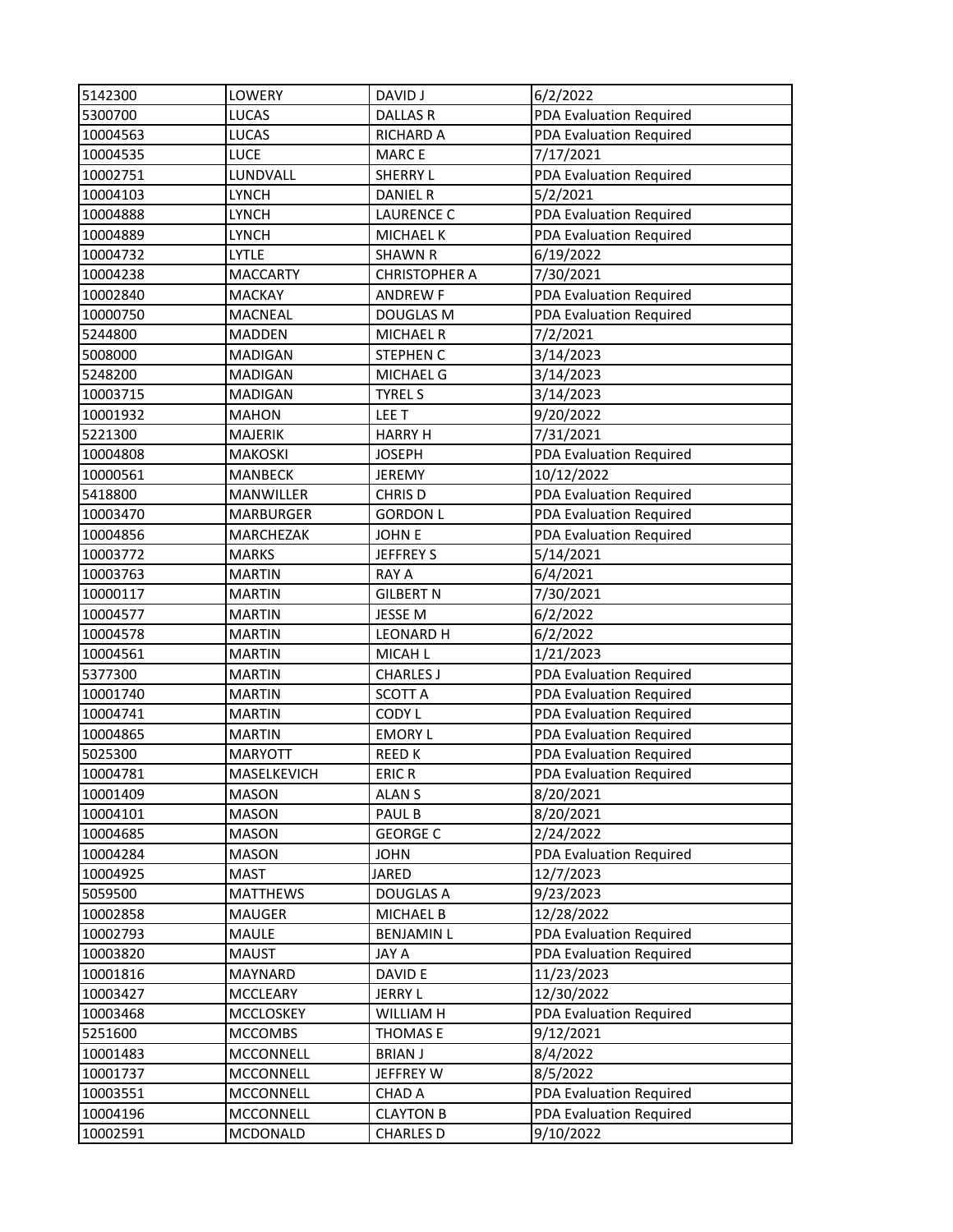| 5399700  | <b>MCELWAIN</b>      | <b>DENNIS E</b>    | PDA Evaluation Required |
|----------|----------------------|--------------------|-------------------------|
| 5341600  | <b>MCFADDEN</b>      | <b>KENNETH P</b>   | PDA Evaluation Required |
| 10000668 | <b>MCFARLAND</b>     | JEFFREY W          | 2/9/2022                |
| 10000667 | MCFARLAND            | <b>BRAD A</b>      | PDA Evaluation Required |
| 10004721 | <b>MCGHEE</b>        | ZACHARY M          | 9/1/2022                |
| 10002120 | <b>MCGINNIS SR</b>   | <b>KENNETH L</b>   | 12/28/2022              |
| 5417000  | <b>MCINTYRE</b>      | <b>PATRICK A</b>   | 1/20/2023               |
| 10001163 | <b>MCKENNAS</b>      | <b>ANTHONY J</b>   | 8/6/2023                |
| 10000858 | <b>MCKNIGHT</b>      | <b>PATRICK K</b>   | 10/23/2021              |
| 10004893 | <b>MCLIMANS</b>      | <b>DYLAN R</b>     | PDA Evaluation Required |
| 10004464 | MCMICHAEL            | <b>GREGORY A</b>   | PDA Evaluation Required |
| 10001848 | <b>MCMURRAY</b>      | <b>GENEL</b>       | 8/16/2022               |
| 10004857 | <b>MCMURRAY</b>      | <b>JOHN F</b>      | PDA Evaluation Required |
| 10003990 | <b>MCNAIR</b>        | <b>BRENDEN J</b>   | PDA Evaluation Required |
| 10004593 | <b>MCNAUGHTON</b>    | <b>KEITH</b>       | PDA Evaluation required |
| 5058900  | <b>MCWILLIAMS</b>    | <b>STEVE M</b>     | 12/20/2022              |
| 10001731 | <b>MCWILLIAMS</b>    | <b>LESTER G</b>    | 7/22/2023               |
| 10004194 | <b>MCWILLIAMS</b>    | CALEB <sub>S</sub> | PDA Evaluation Required |
| 5267600  | <b>MEABON</b>        | DAVID E            | PDA Evaluation Required |
| 10004247 | <b>MEAD</b>          | JAYME L            | 7/20/2023               |
| 10003419 | <b>MEANS</b>         | DAVID M            | PDA Evaluation Required |
| 5085800  | <b>MEANY</b>         | <b>JAMES L</b>     | PDA Evaluation Required |
| 10003438 | MEARKLE              | <b>GREGORY L</b>   | 8/28/2021               |
| 10003733 | <b>MECK</b>          | <b>COLLIN J</b>    | PDA Evaluation Required |
| 5073300  | MELLINGER            | DALE K             | 6/23/2022               |
| 10004916 | MELLINGER            | <b>M HUNTER</b>    | PDA Evaluation Required |
| 10004714 | <b>MELLOTT</b>       | <b>JOHN M</b>      | 3/8/2022                |
| 5212200  | <b>MELLOTT</b>       | <b>ROBERT M</b>    | 5/26/2022               |
| 10003789 | <b>MELLOTT</b>       | <b>RYAN M</b>      | 7/13/2022               |
| 5278000  | <b>MELLOTT</b>       | <b>DENNISS</b>     | PDA Evaluation Required |
| 5426800  | <b>MELLOTT</b>       | <b>BRIAND</b>      | PDA Evaluation Required |
| 5426800  | <b>MELLOTT</b>       | <b>BRIAN D</b>     | PDA Evaluation Required |
| 10004785 | <b>MENDENHALL JR</b> | <b>KEITH W</b>     | 9/21/2022               |
| 5230100  | <b>MESSNER</b>       | <b>TERRY L</b>     | 8/13/2023               |
| 10004840 | <b>METZ</b>          | <b>MICHAEL</b>     | 7/22/2023               |
| 5302100  | METZGER              | <b>ELDON L</b>     | PDA Evaluation Required |
| 5227800  | METZLER              | <b>RODNEY L</b>    | 11/24/2022              |
| 10002175 | METZLER              | <b>RODNEY T</b>    | 11/24/2022              |
| 10002176 | METZLER              | LEE M              | 11/24/2022              |
| 10004235 | MEULENBERG           | <b>GASTON N</b>    | PDA Evaluation Required |
| 10004235 | MEYER                | ZACHARY M          | 5/23/2021               |
| 10003119 | <b>MICHAEL</b>       | <b>BRANDON S</b>   | 2/3/2022                |
| 10004693 | MIHALCZO             | <b>JOHN R</b>      | PDA Evaluation Required |
| 10000371 | <b>MIHOCI</b>        | DONALD L           | 3/1/2023                |
| 10004649 | <b>MILLER</b>        | <b>BRANDON M</b>   | 7/15/2021               |
| 5026000  | MILLER               | <b>JAMESR</b>      | 10/14/2021              |
| 10004726 | MILLER               | <b>DWIGHT A</b>    | 3/19/2022               |
| 10000283 | MILLER               | <b>JAMES A</b>     | 8/24/2022               |
| 5079200  | MILLER               | DOUGLAS W          | 9/21/2022               |
| 10000003 | MILLER               | <b>DANNY P</b>     | 11/22/2022              |
| 10003646 | MILLER               | <b>RONALD E</b>    | 1/19/2023               |
| 5025800  | MILLER               | <b>DUANET</b>      | PDA Evaluation Required |
| 10000632 | MILLER               | <b>KENNETH E</b>   | PDA Evaluation Required |
|          |                      |                    |                         |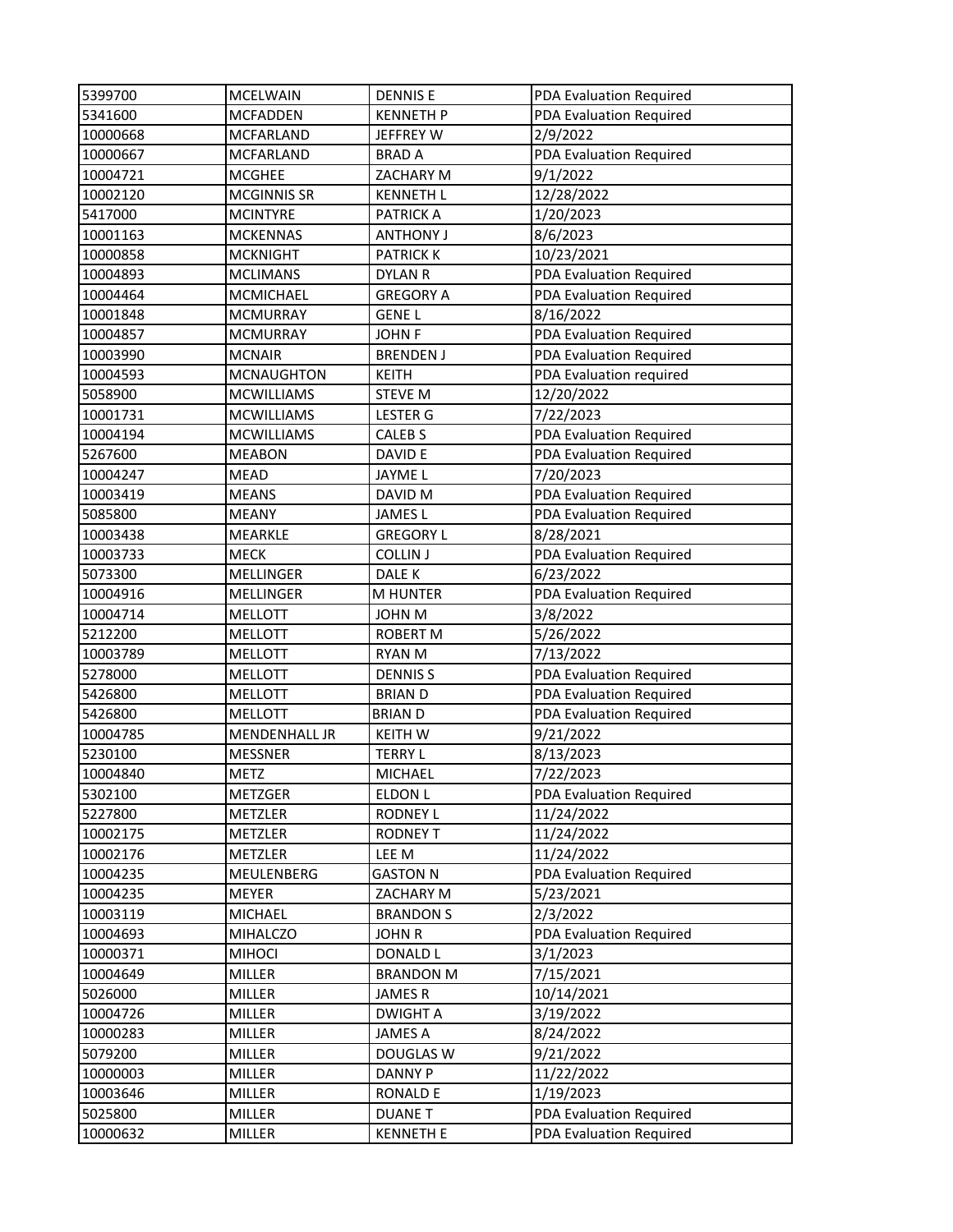| 10002439 | <b>MILLER</b>   | <b>CHRISTOPHER E</b> | PDA Evaluation Required |
|----------|-----------------|----------------------|-------------------------|
| 10003222 | <b>MILLER</b>   | <b>LEROY S</b>       | PDA Evaluation Required |
| 10004547 | <b>MILLER</b>   | <b>GEORGE J</b>      | PDA Evaluation Required |
| 10004825 | <b>MILLER</b>   | <b>SHAWN A</b>       | PDA Evaluation Required |
| 10003918 | <b>MILLS</b>    | <b>LARRY W</b>       | 1/16/2022               |
| 10000617 | <b>MINNER</b>   | <b>ROBERT A</b>      | PDA Evaluation Required |
| 5026300  | <b>MINNICH</b>  | <b>MERVIN O</b>      | 7/7/2021                |
| 5203800  | <b>MINOR</b>    | <b>ROBERT D</b>      | 8/4/2022                |
| 5067800  | <b>MITCHELL</b> | <b>GREGORY S</b>     | 3/14/2023               |
| 10002103 | <b>MITCHELL</b> | <b>MICHAEL A</b>     | PDA Evaluation Required |
| 5068000  | MITCHELL SR     | <b>MICHAEL A</b>     | PDA Evaluation Required |
| 10004544 | MOERSCHBACHER   | ZACH J               | PDA Evaluation Required |
| 10001583 | <b>MOHLER</b>   | <b>MATTHEW A</b>     | 8/6/2021                |
| 10004457 | MONTIEL-LOPEZ   | <b>SERGIOF</b>       | 3/3/2023                |
| 10003600 | <b>MOORE</b>    | <b>LEONARD J</b>     | 8/24/2022               |
| 10001059 | <b>MOORE</b>    | <b>WALTER T</b>      | PDA Evaluation Required |
| 10004379 | <b>MOORE</b>    | <b>MICHAEL R</b>     | PDA Evaluation Required |
| 10002570 | <b>MORGAN</b>   | <b>APRIL</b>         | PDA Evaluation Required |
| 10004328 | <b>MORGAN</b>   | DANIEL G             | PDA Evaluation Required |
| 5095800  | <b>MORRIS</b>   | <b>JAMESR</b>        | PDA Evaluation Required |
| 10004933 | <b>MORRIS</b>   | <b>MCHAEL R</b>      | PDA Evaluation Required |
| 10003277 | <b>MORRISON</b> | <b>REGINALD T</b>    | 10/1/2021               |
| 10001433 | <b>MORSE</b>    | JEFFERY L            | PDA Evaluation Required |
| 10003297 | <b>MORTON</b>   | ZACHARY A            | 1/21/2022               |
| 10003298 | <b>MORTON</b>   | <b>LARRY A</b>       | 1/21/2022               |
| 10002968 | <b>MOSBEY</b>   | <b>SHAWN D</b>       | 2/21/2023               |
| 10003972 | MOSHER JR       | <b>EVERETT N</b>     | PDA Evaluation Required |
| 5291800  | <b>MOULTON</b>  | <b>DANIEL R</b>      | PDA Evaluation Required |
| 10004901 | <b>MOWRER</b>   | <b>ADRIANNA</b>      | PDA Evaluation Required |
| 10004170 | <b>MOYER</b>    | LLEWELLYN J          | 6/10/2023               |
| 10004171 | <b>MOYER</b>    | <b>WELDON C</b>      | 6/10/2023               |
| 10004624 | <b>MOYER</b>    | <b>DEREKE</b>        | 6/10/2023               |
| 10004813 | <b>MOYER</b>    | <b>JERRELL E</b>     | 6/10/2023               |
| 10004884 | <b>MOYER</b>    | <b>DANIEL M</b>      | 6/10/2023               |
| 10004895 | <b>MOYER</b>    | <b>ROGER L</b>       | PDA Evaluation Required |
| 10002173 | MULL            | <b>DONALD T</b>      | 12/2/2021               |
| 5345600  | <b>MULLEN</b>   | <b>JEFFREY R</b>     | PDA Evaluation Required |
| 10004866 | <b>MUMMERT</b>  | <b>IANT</b>          | PDA Evaluation Required |
| 10002449 | <b>MUNDIS</b>   | JAY E                | PDA Evaluation Required |
| 10004551 | <b>MUSSER</b>   | CHAD D               | PDA Evaluation Required |
| 10004691 | <b>MYERS</b>    | <b>CHRISTOPHER D</b> | 7/14/2022               |
| 10004692 | <b>MYERS</b>    | ANDREW W             | 7/14/2022               |
| 10004149 | <b>MYERS</b>    | <b>MYRON C</b>       | 10/6/2022               |
| 5350800  | <b>MYERS</b>    | PAUL C               | PDA Evaluation Required |
| 10004403 | <b>MYERS</b>    | MATTHEW C            | PDA Evaluation Required |
| 10003665 | <b>NAFUS JR</b> | JAMES                | 5/5/2021                |
| 5095900  | <b>NAILOR</b>   | <b>RODNEY L</b>      | 6/30/2022               |
| 10002067 | <b>NAILOR</b>   | <b>JOSHUAL</b>       | PDA Evaluation Required |
| 5328300  | NAUMAN          | <b>GORDON K</b>      | PDA Evaluation Required |
| 10003731 | NEGLEY          | <b>JERRY L</b>       | 3/8/2022                |
| 10001472 | <b>NELL</b>     | JAMES M              | PDA Evaluation Required |
| 5197300  | <b>NELSON</b>   | <b>DOUGLAS I</b>     | 7/22/2022               |
| 10002375 | <b>NESBITT</b>  | <b>DOUGLAS R</b>     | 3/8/2021                |
|          |                 |                      |                         |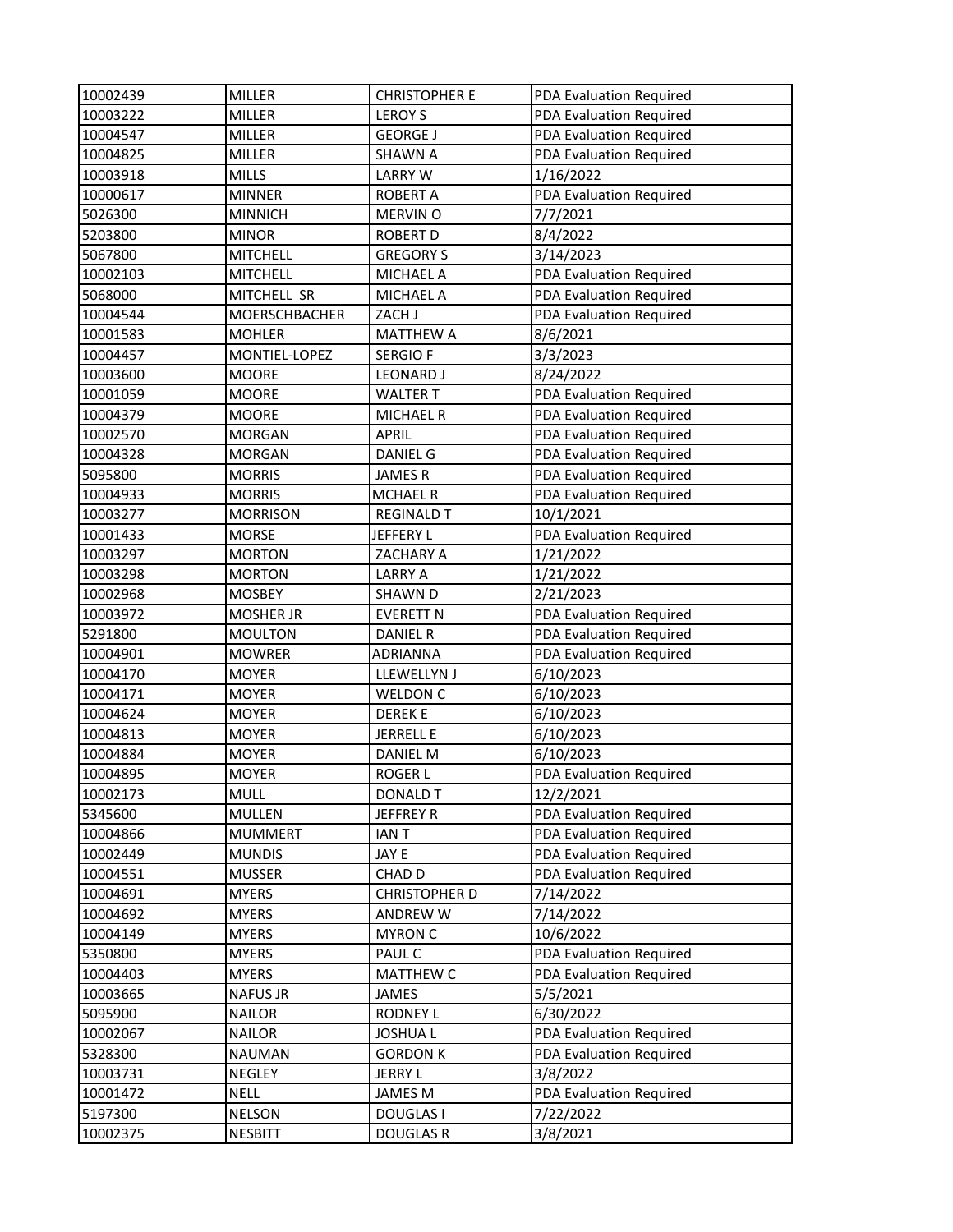| 10001576 | <b>NEUFELD</b>    | TIMOTHY S            | PDA Evaluation Required |
|----------|-------------------|----------------------|-------------------------|
| 10004571 | <b>NEWNAM</b>     | <b>DYLAN S</b>       | 11/30/2022              |
| 10004231 | <b>NICEWONGER</b> | <b>CHERYL A</b>      | 9/9/2022                |
| 10003505 | <b>NICHOLAS</b>   | <b>NICHOLAS</b>      | 8/13/2023               |
| 10000730 | <b>NICHOLS</b>    | <b>KEVIND</b>        | PDA Evaluation Required |
| 10004033 | <b>NICHOLS</b>    | <b>EMILY J</b>       | 10/20/2023              |
| 5045100  | <b>NICKEL</b>     | <b>RON W</b>         | PDA Evaluation Required |
| 10002216 | <b>NICKLE JR</b>  | <b>PAUL E</b>        | PDA Evaluation Required |
| 10003403 | NIEMIEC           | <b>BRIANS</b>        | PDA Evaluation Required |
| 10004851 | NIEVES-FIGUEROA   | WILFRED              | PDA Evaluation Required |
| 10004480 | NISSLEY           | <b>DOUGLAS J</b>     | 9/1/2022                |
| 10004919 | NITZENBERGER      | <b>DEREKJ</b>        | 6/16/2023               |
| 10004055 | <b>NIXON</b>      | <b>SHANE R</b>       | 12/7/2023               |
| 10004695 | <b>NOCTON</b>     | <b>WAYNE R</b>       | 1/15/2022               |
| 5420000  | <b>NOLT</b>       | PAUL M               | 12/5/2021               |
| 10003791 | <b>NOLT</b>       | <b>JORDAN A</b>      | 12/30/2021              |
| 10003790 | <b>NOLT</b>       | <b>MARLIN S</b>      | 6/28/2022               |
| 10003709 | <b>NOLT</b>       | <b>RYAN B</b>        | 3/10/2023               |
| 10000756 | <b>NOLT</b>       | <b>BRENT D</b>       | PDA Evaluation Required |
| 10004773 | <b>NORIEGA</b>    | PEDRO ESTEBAN        | 8/19/2022               |
| 10002989 | <b>NORTHROP</b>   | <b>JOEL R</b>        | PDA Evaluation Required |
| 5435000  | O DONNELL         | <b>RYAN J</b>        | 11/30/2022              |
| 5385300  | O DONNELL JR      | <b>JERRY P</b>       | PDA Evaluation Required |
| 10001265 | O HARA            | <b>VINCENT R</b>     | 12/14/2022              |
| 5291700  | OAKES             | JEFFREY L            | 8/5/2022                |
| 10002630 | <b>OBER</b>       | <b>GARY L</b>        | 1/29/2022               |
| 10004904 | OBERHOLTZER       | <b>ANDREW R</b>      | PDA Evaluation Required |
| 10003163 | OBERRENDER        | <b>TRAVIS E</b>      | 1/4/2023                |
| 10004467 | OBIED             | <b>ISSA C</b>        | 6/3/2021                |
| 10002889 | <b>OCKER</b>      | <b>GLENN A</b>       | 7/6/2022                |
| 10003604 | <b>OPARIL</b>     | <b>STEVEN M</b>      | PDA Evaluation Required |
| 10004589 | ORDWAY            | THOMAS <sub>S</sub>  | PDA Evaluation Required |
| 5124300  | <b>PADEN</b>      | <b>GARY L</b>        | 10/23/2021              |
| 5111700  | PALMER            | <b>WAYNED</b>        | PDA Evaluation Required |
| 10003801 | <b>PARK</b>       | <b>CHRISTOPHER S</b> | 2/25/2023               |
| 10004508 | PARMER            | RICHARD              | 2/24/2023               |
| 10004796 | PARNELL           | <b>PATRICK</b>       | 12/7/2022               |
| 10001367 | PARSLEY           | MICHAEL L            | PDA Evaluation Required |
| 5293600  | PARTHEMORE        | SCOTT M              | PDA Evaluation Required |
| 10001856 | <b>PATTON</b>     | DANIEL L             | PDA Evaluation Required |
| 10001869 | <b>PAXTON</b>     | J STEVEN             | PDA Evaluation Required |
| 10002163 | PAYNE SR          | <b>RICHARD S</b>     | 4/24/2021               |
| 5198700  | PEACHEY           | <b>DONALD J</b>      | 8/17/2023               |
| 10002253 | PEACHEY           | <b>NATHAN R</b>      | 6/10/2022               |
| 10004018 | PEACHEY           | <b>BRADLEY D</b>     | 8/5/2022                |
| 10000539 | PEACHEY           | <b>ROBERT L</b>      | PDA Evaluation Required |
| 10003929 | PEACHEY           | MICAH J              | PDA Evaluation Required |
| 10001354 | PEACHEY JR        | CARL D               | 6/2/2021                |
| 5026900  | <b>PECK</b>       | <b>RANDY M</b>       | PDA Evaluation Required |
| 5338600  | PECORA            | <b>ATTILIO A</b>     | 9/15/2021               |
| 5196200  | <b>PECORA</b>     | <b>ANTHONY</b>       | 8/30/2022               |
| 10004378 | PEDRON JR         | <b>ROBERT W</b>      | PDA Evaluation Required |
| 5408100  | <b>PELL</b>       | <b>JASON T</b>       | PDA Evaluation Required |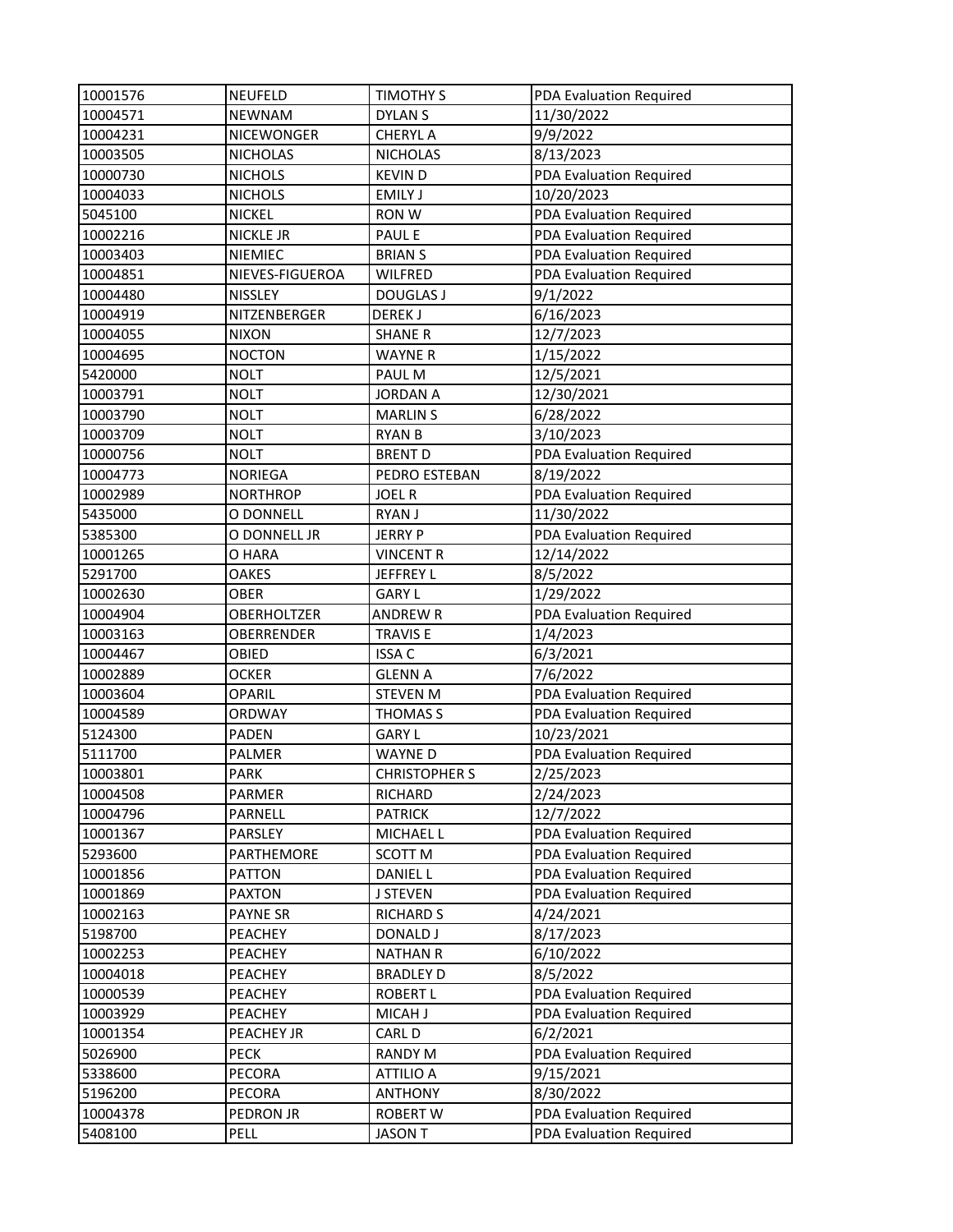| 5009000  | <b>PELTON</b>           | <b>STEPHEN J</b>     | 3/3/2022                |
|----------|-------------------------|----------------------|-------------------------|
| 10001623 | PELTON                  | <b>ANTHONY M</b>     | 3/10/2022               |
| 5316700  | <b>PENCE</b>            | RANDALL J            | PDA Evaluation Required |
| 10004472 | <b>PENNINGS</b>         | <b>FRANCIS J</b>     | 8/5/2022                |
| 10004572 | PEREZ                   | <b>MARKA</b>         | 12/28/2022              |
| 5427700  | <b>PETERS</b>           | <b>STEVEN M</b>      | 10/10/2021              |
| 5321900  | <b>PETERS</b>           | <b>ALMON L</b>       | PDA Evaluation Required |
| 10004875 | <b>PETERS</b>           | <b>CHRISTOPHER M</b> | PDA Evaluation Required |
| 10004936 | PHILL DEEN TRUCKING LLC |                      | PDA Evaluation Required |
| 10004826 | <b>PHIPPS</b>           | <b>DUSTIN J</b>      | PDA Evaluation Required |
| 10003697 | <b>PICARD</b>           | <b>GREGORY J</b>     | 9/22/2022               |
| 10004629 | <b>PIDCOE</b>           | PHILIP E             | 6/17/2021               |
| 10003335 | <b>PISANI JR</b>        | <b>FRANCIS E</b>     | 5/28/2021               |
| 10001491 | <b>PLACE</b>            | <b>FARLEY B</b>      | 5/7/2021                |
| 10004934 | PLANSINIS               | <b>SETH</b>          | 10/5/2023               |
| 10004466 | <b>POLYAK</b>           | <b>EDWARD R</b>      | 8/24/2022               |
| 10000058 | <b>PONDEL</b>           | <b>STEPHEN C</b>     | PDA Evaluation Required |
| 10002422 | <b>POOK</b>             | <b>BENNIE D</b>      | PDA Evaluation Required |
| 5446700  | <b>PORACZKY</b>         | NICHOLAS M           | PDA Evaluation Required |
| 10004665 | <b>POSNETT</b>          | PETER D              | 10/13/2023              |
| 10004636 | <b>POTTEIGER</b>        | KYLE C               | 7/15/2021               |
| 10002666 | <b>POUST</b>            | <b>GREGG A</b>       | 2/5/2022                |
| 10003755 | <b>POUST</b>            | DOUG A               | PDA Evaluation Required |
| 5414200  | <b>POWELL</b>           | <b>THOMAS S</b>      | 11/23/2023              |
| 10003810 | <b>POWELL</b>           | LAVONNE L            | 11/23/2023              |
| 10004425 | <b>POWELL</b>           | <b>MATTHEW</b>       | 1/21/2022               |
| 10000408 | <b>PURSEL</b>           | <b>SHAWN M</b>       | 7/25/2021               |
| 10004093 | QUIGLEY                 | ED <sub>H</sub>      | PDA Evaluation Required |
| 10004533 | RADABAUGH               | <b>DWAYNE E</b>      | PDA Evaluation Required |
| 10003482 | RADEL                   | SAMUEL D             | 6/9/2021                |
| 5439400  | RADEL                   | <b>SCOTT A</b>       | PDA Evaluation Required |
| 10002785 | RADEL                   | <b>CHRISTOPHER S</b> | PDA Evaluation Required |
| 10000591 | RAND                    | <b>MICHAEL T</b>     | PDA Evaluation Required |
| 5450000  | RANDALL                 | JAY L                | 8/16/2022               |
| 10001377 | <b>RANSOM</b>           | <b>TIMOTHY P</b>     | 1/5/2023                |
| 10004812 | <b>RATHBUN</b>          | DUANE J              | PDA Evaluation Required |
| 10003547 | <b>REAVER</b>           | <b>BRIANT</b>        | 10/21/2002              |
| 10002319 | REBER                   | <b>TOMMY G</b>       | 3/22/2022               |
| 5176500  | <b>REBUCK</b>           | LEE N                | PDA Evaluation Required |
| 10003063 | REED                    | <b>JONATHAN R</b>    | PDA Evaluation Required |
| 10004928 | REED                    | <b>ANTHONY P</b>     | PDA Evaluation Required |
| 5071500  | REESE                   | <b>EDWING</b>        | 3/10/2023               |
| 10001546 | <b>REFFNER</b>          | <b>JOHNE</b>         | 9/3/2021                |
| 10004908 | <b>REICH</b>            | <b>BROCK J</b>       | PDA Evaluation Required |
| 10003630 | REIGLE                  | MICHAEL D            | PDA Evaluation Required |
| 10003900 | REITER                  | <b>NATHAN C</b>      | 9/8/2021                |
| 10000016 | <b>RENNO</b>            | PHILIP J             | PDA Evaluation Required |
| 10002263 | <b>RENTSCHLER</b>       | <b>STEVEN G</b>      | 3/1/2023                |
| 10000774 | <b>REPASS SR</b>        | <b>RAYMOND F</b>     | 6/22/2022               |
| 10003948 | <b>REPSCH</b>           | <b>ROBERT G</b>      | 2/18/2022               |
| 10003945 | <b>REPSCH</b>           | <b>PAUL T</b>        | PDA Evaluation Required |
| 10004473 | <b>REPSHER</b>          | SHEA-LEIGH R         | 3/3/2022                |
| 10004569 | REYNOLDS                | WAYNE L              | 5/5/2021                |
|          |                         |                      |                         |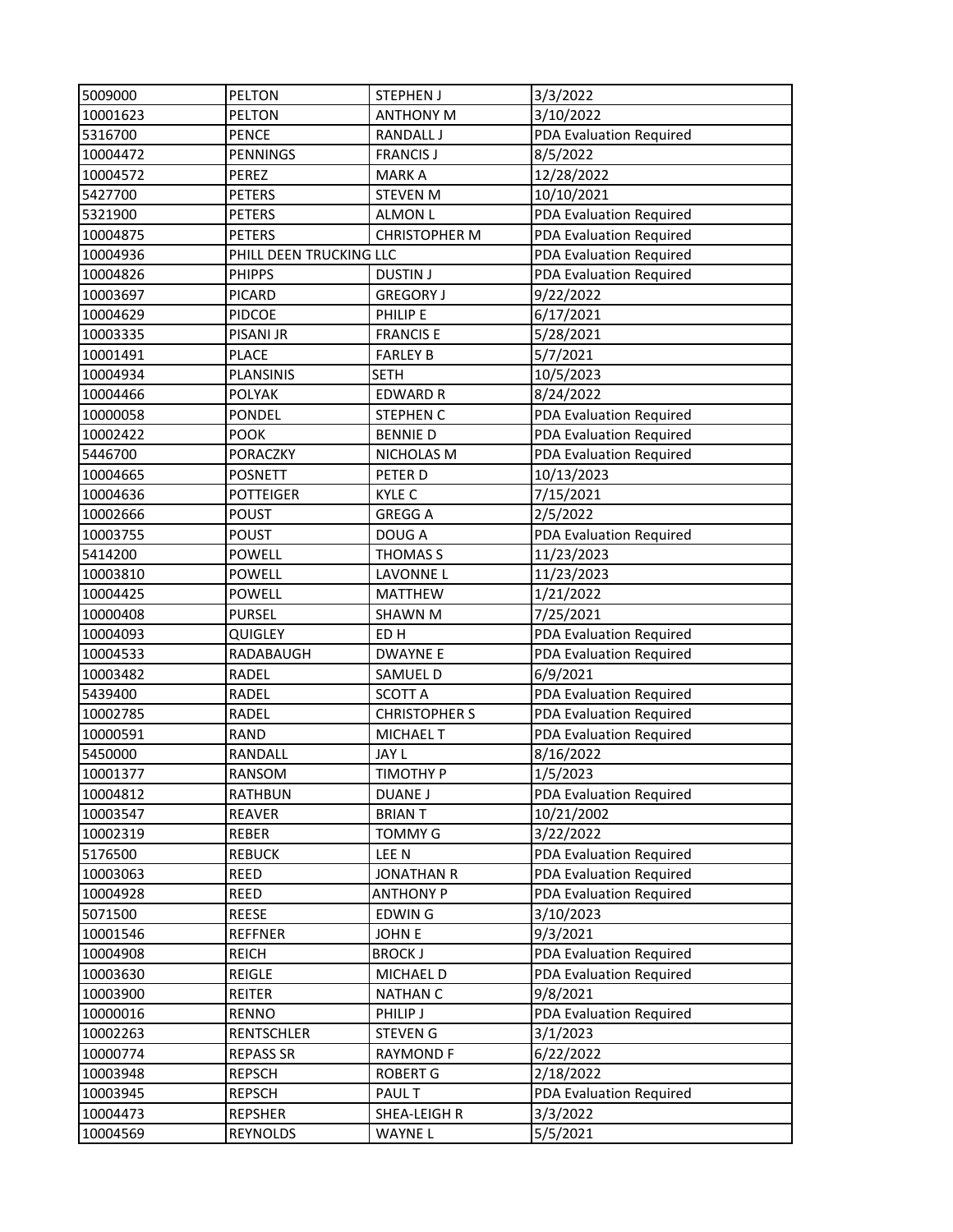| 10004641 | <b>REYNOLDS</b> | DAVID C            | PDA Evaluation Required |
|----------|-----------------|--------------------|-------------------------|
| 5321600  | <b>RHOADES</b>  | <b>STEVEN M</b>    | PDA Evaluation Required |
| 5182600  | <b>RHODES</b>   | <b>KENNETH A</b>   | 6/27/2021               |
| 5086300  | <b>RHODES</b>   | <b>KEVIN L</b>     | 7/28/2021               |
| 5150500  | <b>RICE</b>     | DONALD J           | 1/23/2022               |
| 10000958 | RIDGEWAY        | <b>CHRISTINE A</b> | 8/27/2023               |
| 10004428 | RILEY           | <b>DWIGHTH</b>     | 7/13/2022               |
| 10004915 | RILEY           | <b>RICKY L</b>     | PDA Evaluation Required |
| 10003006 | RINEER          | <b>TYLER W</b>     | PDA Evaluation Required |
| 10003012 | RINEER          | <b>MATTHEW D</b>   | PDA Evaluation Required |
| 10003852 | <b>RISING</b>   | <b>JOHN E</b>      | 8/27/2021               |
| 5361400  | <b>RISING</b>   | <b>EDWARD G</b>    | 2/1/2023                |
| 10000052 | <b>RITCHEY</b>  | JEREMY L           | 6/23/2021               |
| 5071600  | <b>RITCHEY</b>  | <b>D LYNN</b>      | 8/19/2023               |
| 10001545 | <b>RITCHEY</b>  | <b>BRIANK</b>      | 10/1/2021               |
| 10000974 | <b>RITCHEY</b>  | <b>JASON A</b>     | 12/30/2021              |
| 10004056 | <b>RITCHIE</b>  | <b>NATHAN J</b>    | 2/9/2022                |
| 10004645 | <b>RITZ</b>     | <b>BRADLEY D</b>   | PDA Evaluation Required |
| 10001121 | <b>RIVERA</b>   | <b>ROBERTO L</b>   | 10/8/2021               |
| 10004565 | RIVERA-MEDINA   | <b>JAIRO</b>       | 3/24/2023               |
| 10003472 | ROBB III        | <b>JAMESR</b>      | PDA Evaluation Required |
| 5418300  | <b>ROGERS</b>   | <b>JAMES J</b>     | 9/2/2022                |
| 10003759 | <b>ROHRER</b>   | <b>BRADLEY S</b>   | 7/19/2022               |
| 10003760 | <b>ROHRER</b>   | <b>GEOFFREY W</b>  | 7/19/2022               |
| 10003761 | <b>ROHRER</b>   | <b>GLENN W</b>     | PDA Evaluation Required |
| 10003219 | <b>ROLAND</b>   | <b>DERRICK C</b>   | PDA Evaluation Required |
| 10004180 | <b>ROLAND</b>   | <b>BENJAMIN T</b>  | PDA Evaluation Required |
| 5218900  | <b>ROLLINS</b>  | <b>TIMOTHY J</b>   | 6/4/2021                |
| 10001334 | <b>ROLLINS</b>  | SCOTT <sub>C</sub> | PDA Evaluation Required |
| 10000661 | <b>ROLOSON</b>  | <b>RICHARD A</b>   | 9/14/2023               |
| 10001921 | <b>ROLOSON</b>  | <b>CHARLES D</b>   | PDA Evaluation Required |
| 10003898 | <b>ROMAN</b>    | <b>ROBERT A</b>    | 12/16/2021              |
| 5445700  | <b>ROMERO</b>   | LUIS F             | 8/27/2021               |
| 10003666 | <b>ROOT</b>     | DAVID E            | 10/22/2022              |
| 5098700  | <b>ROOT</b>     | <b>JEFFREY L</b>   | 6/1/2023                |
| 10004754 | <b>ROOT</b>     | <b>LAURA J</b>     | PDA Evaluation Required |
| 10004755 | ROOT JR         | DAVID E            | 10/22/2022              |
| 5367000  | <b>ROSCHEL</b>  | <b>MATTHEW B</b>   | 3/10/2022               |
| 5035900  | ROSENBERRY      | <b>FRED R</b>      | PDA Evaluation Required |
| 10001985 | <b>ROSS</b>     | JEREMIE C          | PDA Evaluation Required |
| 10002843 | ROTHENHOEFER SR | <b>DAVID L</b>     | 3/18/2022               |
| 10004327 | <b>ROYER</b>    | <b>KEVIN R</b>     | PDA Evaluation Required |
| 10002264 | RUIZ            | RAMIRO             | 2/24/2022               |
| 10004573 | <b>RUSSELL</b>  | <b>JOHN K</b>      | 12/28/2022              |
| 10004543 | <b>RUSSELL</b>  | <b>STEPHEN R</b>   | 1/20/2023               |
| 10004625 | <b>RUTTY</b>    | <b>ANTHONY D</b>   | 11/23/2023              |
| 10004858 | SAMLOCK         | <b>JOHN W</b>      | 1/10/2023               |
| 10004918 | SANDERS         | ANDREW H           | PDA Evaluation Required |
| 10004668 | SANTIZ          | MAGNIBER           | 10/13/2023              |
| 5434800  | SASSAMAN JR     | LYLE G             | 1/4/2023                |
| 5329600  | SAUDER          | <b>KEVIN L</b>     | 2/22/2023               |
| 5414500  | SAUDER          | <b>G DUANE</b>     | PDA Evaluation Required |
| 10003921 | SAUNDERS        | <b>MARK</b>        | 4/11/2021               |
|          |                 |                    |                         |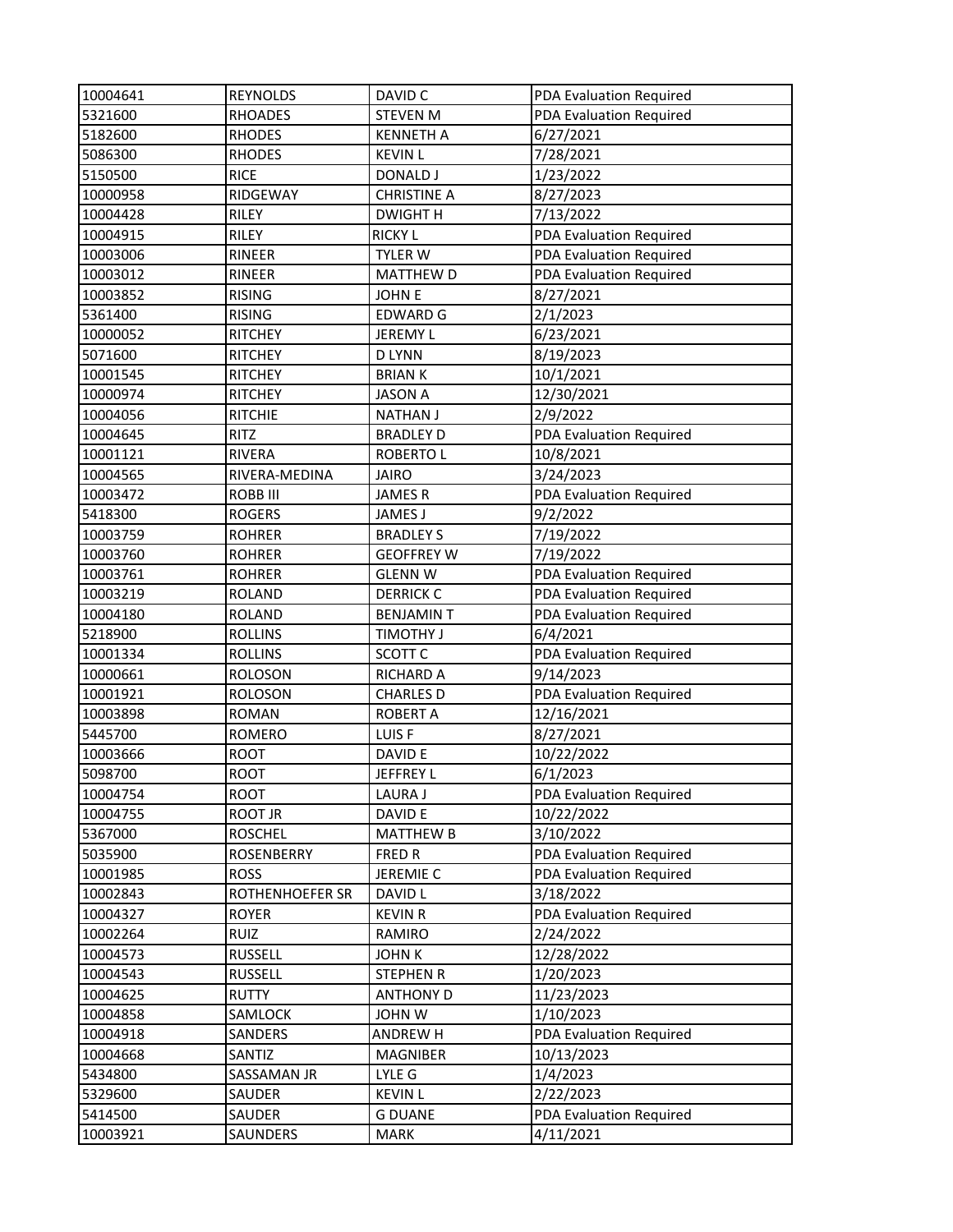| 10002242 | SAUNDERS            | <b>TIMOTHY</b>    | 11/23/2023              |
|----------|---------------------|-------------------|-------------------------|
| 10002111 | SAYLOR              | SAMUEL D          | 7/20/2022               |
| 10004169 | SAYLOR              | MICHAEL L         | 12/30/2022              |
| 10002112 | SAYLOR              | <b>RICHARD D</b>  | PDA Evaluation Required |
| 10004218 | <b>SCHALL</b>       | <b>MICHAEL R</b>  | PDA Evaluation Required |
| 10004885 | <b>SCHERER</b>      | <b>ROBERT</b>     | PDA Evaluation Required |
| 10004694 | <b>SCHLOTTHAUER</b> | <b>GREGORY J</b>  | PDA Evaluation Required |
| 10000789 | <b>SCHMIDT</b>      | <b>DONALD E</b>   | 12/17/2022              |
| 10002385 | <b>SCHMUCK</b>      | <b>JOSEPH W</b>   | PDA Evaluation Required |
| 5312500  | <b>SCHOONOVER</b>   | <b>TERRY D</b>    | 9/28/2022               |
| 5261600  | <b>SCHOONOVER</b>   | <b>RANDY P</b>    | PDA Evaluation Required |
| 10003908 | <b>SCHOONOVER</b>   | CODY T            | PDA Evaluation Required |
| 5353900  | <b>SCHRACK</b>      | <b>KEVIND</b>     | 9/30/2022               |
| 10003191 | <b>SCHREFFLER</b>   | ROY H             | 10/14/2022              |
| 10004475 | <b>SCHREY</b>       | <b>NOAH S</b>     | 8/16/2022               |
| 10002133 | <b>SCHROCK</b>      | <b>GLENN H</b>    | PDA Evaluation Required |
| 10000946 | <b>SCHRUERS</b>     | <b>JOHN H</b>     | 2/25/2022               |
| 10001939 | <b>SCHUELLER</b>    | JOHN C            | 1/13/2022               |
| 10003996 | <b>SCHULTZ II</b>   | <b>JOHN P</b>     | PDA Evaluation Required |
| 10002510 | <b>SCHWANGER</b>    | <b>JEFFREY R</b>  | PDA Evaluation Required |
| 5200200  | <b>SCOTT</b>        | <b>EDWARD L</b>   | 12/28/2022              |
| 5002200  | <b>SCOTT</b>        | <b>KENNETH</b>    | 3/2/2023                |
| 5323900  | <b>SCOTT</b>        | <b>CLARENCE E</b> | PDA Evaluation Required |
| 5439500  | <b>SEARER</b>       | <b>NATHAN A</b>   | PDA Evaluation Required |
| 10001084 | <b>SENFT JR</b>     | <b>TERRY L</b>    | 9/16/2022               |
| 10004469 | SENSENIG            | DAVID B           | 10/4/2022               |
| 10002657 | <b>SHAFER</b>       | <b>LARRY D</b>    | 1/13/2023               |
| 10003481 | <b>SHAFFER JR</b>   | DAVID L           | PDA Evaluation Required |
| 10004224 | SHANEBROOK          | <b>CHARLIE</b>    | 5/1/2021                |
| 5416700  | <b>SHANK</b>        | <b>RAY S</b>      | 12/5/2021               |
| 5457800  | <b>SHANK</b>        | LEWIS J           | 7/17/2022               |
| 5010000  | <b>SHANKS</b>       | <b>STEVEN B</b>   | 8/16/2022               |
| 10002012 | <b>SHARER</b>       | <b>BRIAN E</b>    | 7/6/2023                |
| 10003494 | SHEAFFER            | <b>MARJORIE Y</b> | PDA Evaluation Required |
| 10000034 | <b>SHEETS</b>       | <b>ERICS</b>      | 12/30/2021              |
| 10003946 | SHEETZ              | ERIC <sub>C</sub> | PDA Evaluation Required |
| 10002142 | SHELDON III         | <b>GEORGE G</b>   | 4/26/2021               |
| 10002306 | <b>SHENCK</b>       | MICHAEL L         | PDA Evaluation Required |
| 5239600  | SHEPARD             | DALE E            | PDA Evaluation Required |
| 10004158 | SHEPARD             | <b>MICHAEL S</b>  | 8/19/2023               |
| 10002374 | SHERMAN             | LYLE R            | PDA Evaluation Required |
| 10003836 | SHETTER             | <b>JAMESE</b>     | PDA Evaluation Required |
| 10003140 | <b>SHIELDS</b>      | <b>DENNIS R</b>   | PDA Evaluation Required |
| 10003488 | <b>SHILLING</b>     | ROBERT J          | PDA Evaluation Required |
| 10001292 | <b>SHIRK</b>        | SCOTT D           | 2/23/2023               |
| 5107200  | <b>SHOCKEY</b>      | <b>BLAIR L</b>    | PDA Evaluation Required |
| 5303600  | SHOEMAKER JR        | <b>ALLAN R</b>    | PDA Evaluation Required |
| 5047100  | SHOOP               | <b>RALPH H</b>    | PDA Evaluation Required |
| 5086800  | <b>SHOPE</b>        | THOMAS L          | PDA Evaluation Required |
| 10004229 | <b>SHRINER</b>      | SHAWN M           | 1/25/2021               |
| 10002609 | <b>SHRIVER</b>      | <b>MARKE</b>      | 12/8/2023               |
| 10004839 | SHULTZ              | ERIC              | 3/10/2023               |
| 10001928 | SHULTZ              | DAVID E           | PDA Evaluation Required |
|          |                     |                   |                         |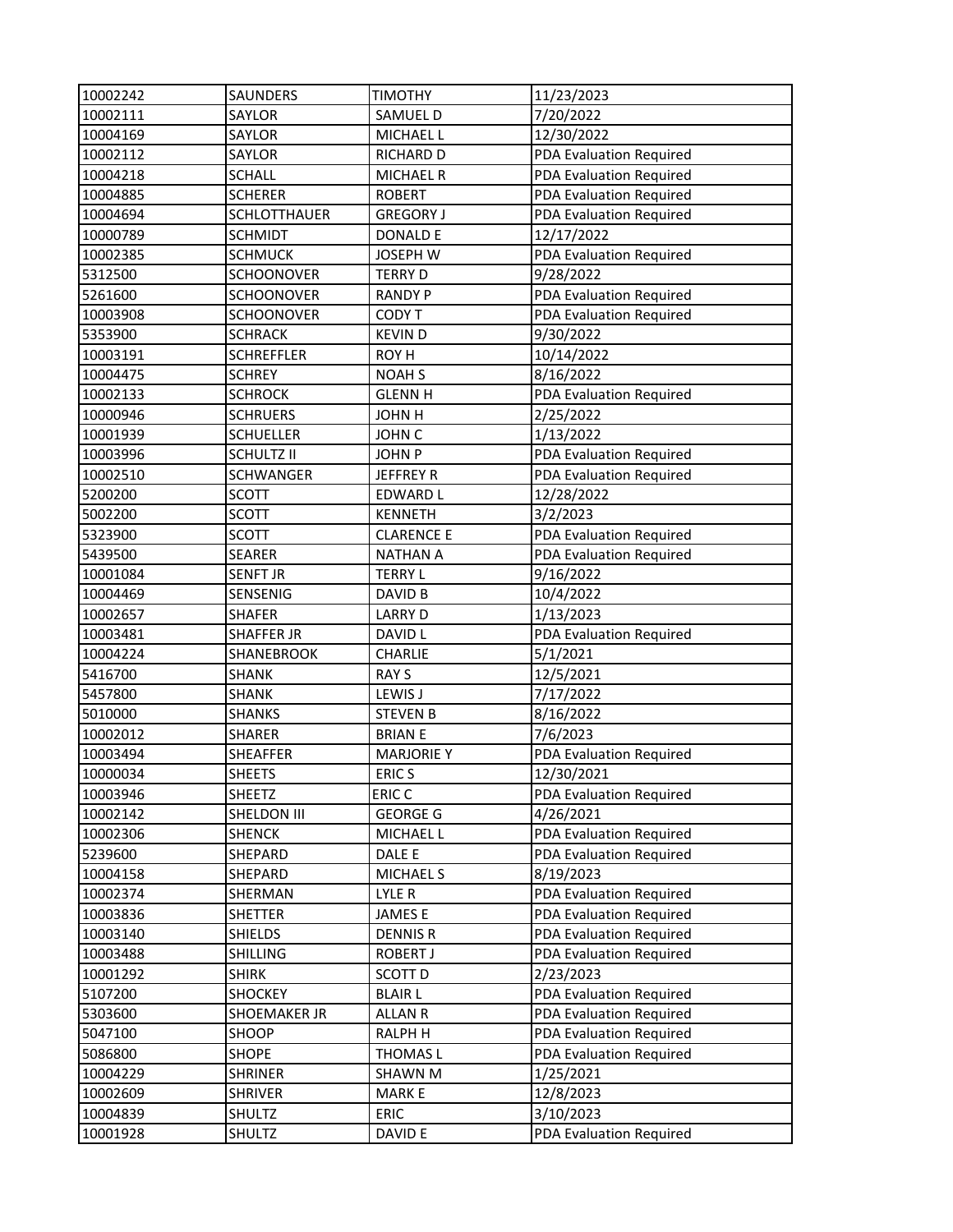| 10003988 | <b>SIMONSICK</b>  | <b>ROBERT W</b>  | 3/29/2022               |
|----------|-------------------|------------------|-------------------------|
| 5125200  | SINAN             | <b>MEVLAN P</b>  | 9/25/2021               |
| 5029600  | SINAN             | RAYMES           | 12/6/2022               |
| 5125300  | SINAN             | MILOS M          | PDA Evaluation Required |
| 5183000  | <b>SINAN JR</b>   | MILOS M          | 1/12/2023               |
| 10003393 | <b>SINCLAIR</b>   | <b>WILLIAM C</b> | PDA Evaluation Required |
| 5194900  | <b>SLAGLE</b>     | <b>MARTIN A</b>  | PDA Evaluation Required |
| 5158000  | <b>SLAUNWHITE</b> | PETER            | 9/23/2023               |
| 10004617 | SLAYMAKER         | <b>JESSICAL</b>  | PDA Evaluation Required |
| 10004618 | SLAYMAKER         | <b>DANIEL R</b>  | PDA Evaluation Required |
| 10004911 | SLAYMAKER         | DEAN I           | PDA Evaluation Required |
| 10004897 | <b>SLEZAK</b>     | GABRIEL          | PDA Evaluation Required |
| 5121000  | SMAY              | <b>HARRY E</b>   | 1/6/2023                |
| 10002243 | SMEAL             | <b>DUANER</b>    | 9/24/2022               |
| 10004945 | SMELTZER          | TIMOTHY          | 7/22/2023               |
| 10004594 | <b>SMITH</b>      | <b>BRIAN A</b>   | 5/6/2021                |
| 5355100  | <b>SMITH</b>      | <b>JAMESR</b>    | 12/5/2021               |
| 10000701 | <b>SMITH</b>      | <b>JERRY A</b>   | 12/9/2021               |
| 10002674 | <b>SMITH</b>      | <b>WESLEY E</b>  | 1/26/2022               |
| 10003611 | <b>SMITH</b>      | DONALD W         | 8/26/2022               |
| 5170500  | <b>SMITH</b>      | <b>DOUGLAS E</b> | 3/29/2023               |
| 10002317 | <b>SMITH</b>      | <b>BROOKS W</b>  | 12/8/2023               |
| 10002327 | <b>SMITH</b>      | <b>HUNTER K</b>  | PDA Evaluation Required |
| 10003858 | <b>SMITH</b>      | <b>MITCHEL R</b> | PDA Evaluation Required |
| 10004612 | SMOOT             | <b>THOMAS</b>    | 2/16/2023               |
| 10000816 | <b>SMUCKER</b>    | <b>RODNEY A</b>  | 9/26/2021               |
| 10002270 | <b>SMUCKER</b>    | <b>MERVIN B</b>  | 11/18/2022              |
| 10004261 | SNYDER            | JEREMY S         | 5/27/2022               |
| 10003286 | <b>SNYDER</b>     | ETHAN M          | 3/8/2023                |
| 10000824 | SNYDER            | <b>PATRICK J</b> | PDA Evaluation Required |
| 10003291 | SNYDER            | <b>MICHAEL A</b> | PDA Evaluation Required |
| 10002921 | SOLLENBERGER      | DALE W           | 3/27/2022               |
| 10002625 | SOLLENBERGER      | <b>JOHN A</b>    | PDA Evaluation Required |
| 5224800  | SOLT              | FRED W           | 1/18/2023               |
| 5391000  | SOLT              | <b>LARRY R</b>   | 3/10/2023               |
| 10004712 | <b>SPAHR</b>      | PRESTON E        | PDA Evaluation Required |
| 10001983 | SPANGLER          | <b>JOSHUA P</b>  | 11/18/2022              |
| 10001968 | <b>SPICHER</b>    | <b>KENTA</b>     | 6/10/2022               |
| 10001990 | <b>SPICHER</b>    | <b>KEITH D</b>   | 6/10/2022               |
| 10000490 | <b>SPICHER</b>    | LEE M            | 8/5/2022                |
| 10001759 | SPIDEL            | ZACHERY D        | 4/7/2021                |
| 10004070 | SPIVEY            | TREVOR M         | PDA Evaluation Required |
| 10004515 | SPRANKLE          | <b>DUSTIN M</b>  | 7/20/2023               |
| 10004053 | <b>SPROUT JR</b>  | <b>ROBERT E</b>  | 9/22/2022               |
| 10004217 | <b>ST CLAIR</b>   | <b>ANTHONY L</b> | 7/16/2021               |
| 5337500  | <b>STAUB</b>      | <b>SCOTT A</b>   | 12/7/2023               |
| 10001755 | <b>STAUDT</b>     | SCOTT W          | PDA Evaluation Required |
| 10003336 | <b>STAUFFER</b>   | <b>LUKE T</b>    | 7/30/2021               |
| 5140900  | <b>STAUFFER</b>   | <b>JOHN N</b>    | 2/16/2023               |
| 5029900  | <b>STAUFFER</b>   | <b>RICHARD L</b> | PDA Evaluation Required |
| 10002656 | STEADMAN          | <b>BILLIE J</b>  | PDA Evaluation Required |
| 5326600  | <b>STEAR SR</b>   | TIMOTHY C        | PDA Evaluation Required |
| 10001819 | <b>STEFFY</b>     | <b>SHAUN S</b>   | 1/1/2022                |
|          |                   |                  |                         |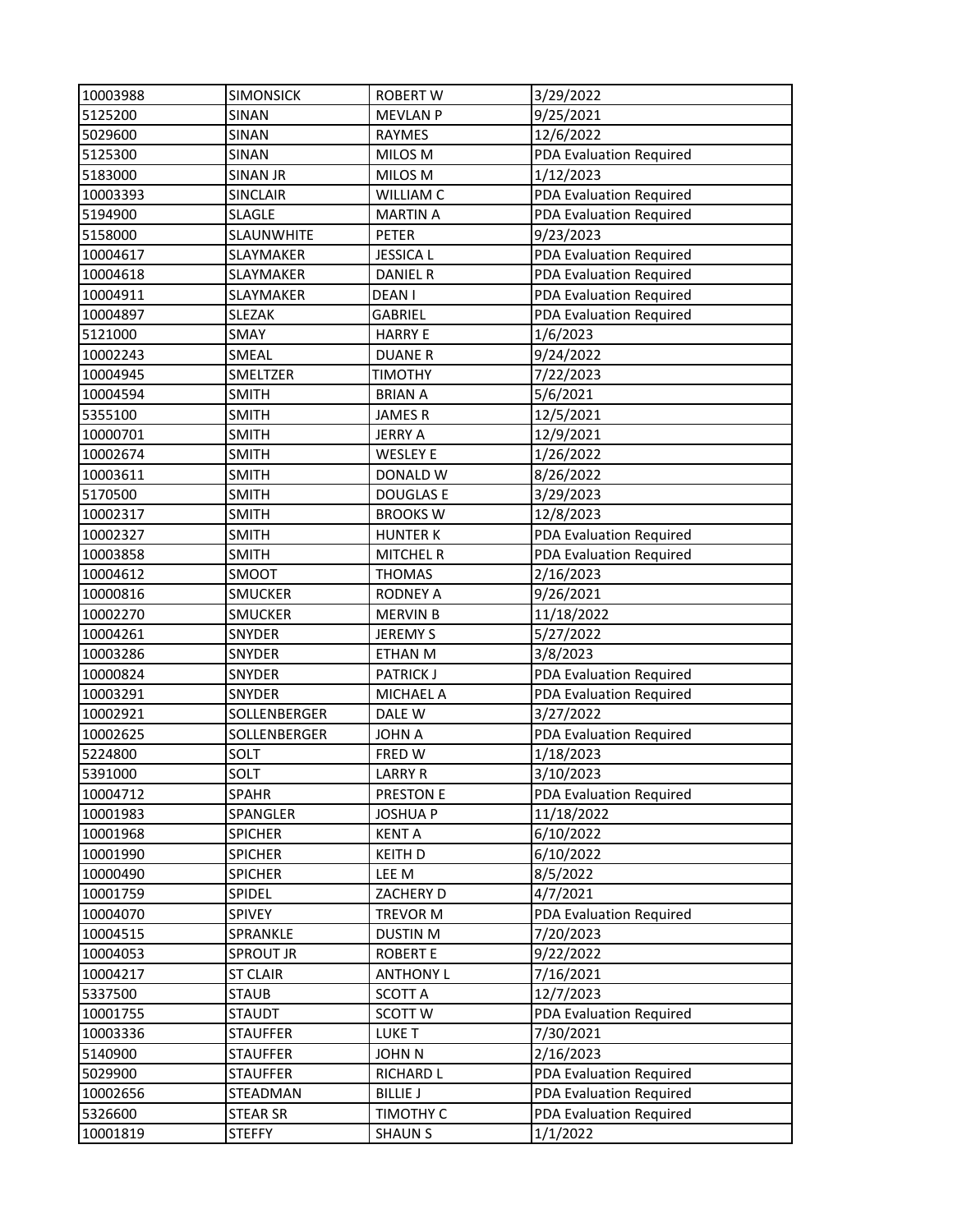| 10004758 | <b>STEINER</b>    | <b>DELMARL</b>    | PDA Evaluation Required |
|----------|-------------------|-------------------|-------------------------|
| 10002009 | <b>STENGER</b>    | <b>NICKOLIS K</b> | 6/19/2022               |
| 10004814 | <b>STOEY JR</b>   | <b>RANDY</b>      | 9/3/2022                |
| 10003950 | <b>STOEY SR</b>   | <b>JIMMYD</b>     | 3/1/2022                |
| 10003773 | <b>STOLTZFOOS</b> | <b>STEPHEN R</b>  | 3/17/2022               |
| 10002456 | <b>STOLTZFUS</b>  | <b>LARRY L</b>    | 9/30/2021               |
| 10003706 | <b>STOLTZFUS</b>  | <b>EDWIN R</b>    | 2/6/2022                |
| 10004766 | <b>STOLTZFUS</b>  | <b>JEREMIAH D</b> | 6/21/2022               |
| 10004784 | <b>STOLTZFUS</b>  | <b>JERRY A</b>    | 9/21/2022               |
| 10003980 | <b>STOLTZFUS</b>  | <b>ABRAML</b>     | 3/10/2023               |
| 5398000  | <b>STOLTZFUS</b>  | <b>CLIFFORD E</b> | PDA Evaluation Required |
| 10002627 | <b>STONER</b>     | <b>SHAWN M</b>    | 10/27/2022              |
| 10004719 | <b>STONER</b>     | JESSE C           | 12/28/2022              |
| 10004350 | <b>STOUFFER</b>   | <b>STEVE A</b>    | PDA Evaluation Required |
| 5343500  | <b>STOVER</b>     | <b>MARK A</b>     | 9/16/2022               |
| 10004270 | <b>STOVER</b>     | LINDSAY M         | PDA Evaluation Required |
| 10004527 | <b>STOVER JR</b>  | <b>BRADE</b>      | 8/19/2021               |
| 10001757 | <b>STOWE</b>      | <b>JOSEPH M</b>   | PDA Evaluation Required |
| 10001104 | <b>STRAIT</b>     | <b>ROBERT L</b>   | 1/21/2022               |
| 10003299 | <b>STRAIT</b>     | <b>GREG L</b>     | PDA Evaluation Required |
| 10002757 | <b>STRAUSS</b>    | <b>BRIAN P</b>    | 10/27/2022              |
| 10004011 | <b>STROCK</b>     | <b>MARKD</b>      | 6/17/2022               |
| 10004242 | <b>STUDER</b>     | <b>BENJAMIN R</b> | PDA Evaluation Required |
| 5115200  | <b>STUTZMAN</b>   | PHILLIP M         | 2/2/2022                |
| 5306500  | STUTZMAN          | <b>JOSEPH P</b>   | PDA Evaluation Required |
| 10001351 | <b>SUMMERS</b>    | <b>BRIAN M</b>    | 11/9/2022               |
| 10004698 | <b>SUPPA</b>      | <b>ANTHONY T</b>  | 12/17/2021              |
| 10004105 | <b>SUPPLEE</b>    | DARYL W           | PDA Evaluation Required |
| 10003712 | SVENSSON          | <b>GREGORY L</b>  | 8/14/2021               |
| 10004878 | <b>SWAIN</b>      | MICHAEL D         | 3/15/2023               |
| 10004237 | <b>SWAIN JR</b>   | <b>CHARLES W</b>  | 3/15/2023               |
| 5251700  | SWANSON           | <b>LAWRENCE R</b> | PDA Evaluation Required |
| 10000968 | SWEITZER          | <b>ALVIN A</b>    | 10/22/2023              |
| 10004514 | SWIGERT           | <b>ROBERT E</b>   | 10/21/2022              |
| 5191000  | <b>SWISHER</b>    | <b>LARRY J</b>    | PDA Evaluation Required |
| 10004902 | SWOPE             | WILLIAM A         | 6/3/2023                |
| 10002735 | <b>TALUBA</b>     | ANDREW V          | PDA Evaluation Required |
| 10001510 | <b>TEATS</b>      | CHESTER M         | 5/2/2021                |
| 10002426 | <b>TEETER</b>     | S JESSE           | PDA Evaluation Required |
| 10001777 | TEW               | <b>GARY W</b>     | 5/23/2023               |
| 10002762 | <b>THARP</b>      | RICHARD I         | 5/8/2021                |
| 10004456 | <b>THOMAS</b>     | <b>CONNIE J</b>   | 3/3/2023                |
| 5159600  | THOMAS            | LEWIS K           | PDA Evaluation Required |
| 10001575 | <b>THOMAS</b>     | <b>MATTHEW A</b>  | PDA Evaluation Required |
| 10004720 | <b>THOMAS</b>     | MICHAEL D         | PDA Evaluation Required |
| 10004731 | THOMAS JR         | <b>JACK R</b>     | 1/21/2022               |
| 10001680 | <b>THOMPSON</b>   | <b>JASON E</b>    | 8/4/2022                |
| 5288400  | <b>THOMPSON</b>   | DAVID B           | PDA Evaluation Required |
| 10004900 | <b>THOMPSON</b>   | CHAAS W           | PDA Evaluation Required |
| 10001876 | <b>TICE</b>       | <b>AARON</b>      | PDA Evaluation Required |
| 10004835 | <b>TILLER</b>     | <b>BRUCE</b>      | 12/20/2022              |
| 10004343 | <b>TINDELL</b>    | LEHMAN H          | 5/13/2021               |
| 10004566 | <b>TIRADO</b>     | LEO J             | 3/24/2023               |
|          |                   |                   |                         |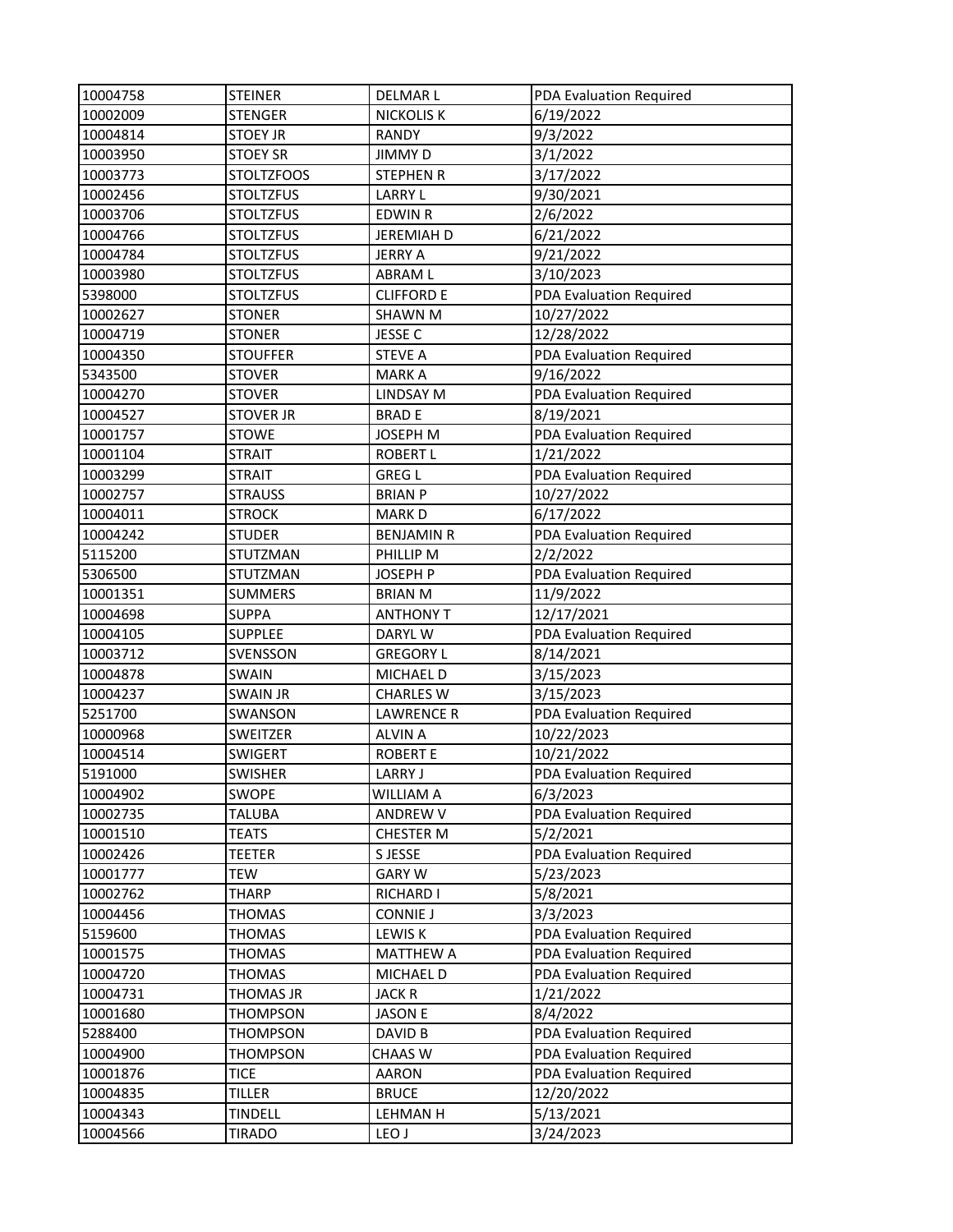| 5438000  | <b>TODD</b>        | <b>JOSEPH W</b>     | 8/27/2023               |
|----------|--------------------|---------------------|-------------------------|
| 10003925 | <b>TODD</b>        | <b>SCOTT A</b>      | 9/1/2022                |
| 5442100  | <b>TODD III</b>    | <b>LESTER C</b>     | 7/20/2022               |
| 10003517 | <b>TRAVER</b>      | <b>GEORGE E</b>     | 1/4/2023                |
| 10004345 | <b>TRAVIS</b>      | <b>GLENN M</b>      | PDA Evaluation Required |
| 10003165 | <b>TRESSLER</b>    | <b>DONALD L</b>     | PDA Evaluation Required |
| 5426700  | TRIMBLE            | <b>SCOTT A</b>      | 1/28/2022               |
| 10004772 | TRINIDAD-GARCIA    | <b>LUIS ANTONIO</b> | 8/19/2022               |
| 10002278 | <b>TROESTER JR</b> | <b>LEROY F</b>      | PDA Evaluation Required |
| 10004387 | <b>TURAK</b>       | THOMAS C            | 8/18/2021               |
| 10004765 | <b>TUREK</b>       | JOSEPH D            | PDA Evaluation Required |
| 10004424 | <b>TURNER</b>      | <b>RANDY</b>        | 8/27/2022               |
| 10002485 | <b>TYSON JR</b>    | <b>KIMBER W</b>     | PDA Evaluation Required |
| 10002414 | <b>TYSON SR</b>    | KIMBER W            | PDA Evaluation Required |
| 5220200  | VAN HOVEN          | <b>DOUGLAS A</b>    | PDA Evaluation Required |
| 10004307 | VANBROCKLIN        | <b>DAVID J</b>      | PDA Evaluation Required |
| 10004881 | VANCE              | <b>AUSTIN B</b>     | 3/11/2023               |
| 10003097 | VANGALDER          | <b>MICHAEL R</b>    | PDA Evaluation Required |
| 5049000  | VANHORN            | <b>FRANK C</b>      | PDA Evaluation Required |
| 10004264 | VARGAS             | PABLO               | 10/13/2023              |
| 10003423 | VERDEGEM           | WILLIAM D           | 5/5/2021                |
| 10004823 | VERDINELLI SR      | <b>GARY L</b>       | PDA Evaluation Required |
| 10000132 | <b>VIDZICKI</b>    | <b>JOSEPH A</b>     | 2/23/2023               |
| 10003104 | WADDELL            | <b>ROBERT J</b>     | 8/4/2021                |
| 10003105 | WADDELL            | <b>JOSHUAR</b>      | 8/4/2021                |
| 10001102 | WAGNER             | <b>MICHAEL E</b>    | 4/22/2021               |
| 10002292 | WAGNER             | <b>KEVIN J</b>      | 7/13/2022               |
| 10003375 | WAGNER             | MICHAEL D           | 12/28/2022              |
| 10003031 | WAITE              | <b>TRAVIS J</b>     | PDA Evaluation Required |
| 10002936 | WALIZER            | MICHAEL J           | 7/20/2023               |
| 10004607 | <b>WALKER</b>      | <b>BRIAN C</b>      | 3/4/2022                |
| 10002825 | WALKER             | ZANE W              | PDA Evaluation Required |
| 10002904 | <b>WALKER</b>      | <b>AUSTIN R</b>     | PDA Evaluation Required |
| 10003188 | WALKER             | <b>ALLEN R</b>      | PDA Evaluation Required |
| 5107600  | <b>WALLS</b>       | <b>CHARLES A</b>    | 10/30/2021              |
| 5459000  | WALMER             | <b>MATTHEW D</b>    | PDA Evaluation Required |
| 10004783 | <b>WALTON</b>      | <b>MATTHEW M</b>    | PDA Evaluation Required |
| 10000313 | <b>WANNER</b>      | <b>JOHN A</b>       | PDA Evaluation Required |
| 10000314 | <b>WANNER</b>      | ALFRED M            | PDA Evaluation Required |
| 10000315 | WANNER             | J MATTHEW           | PDA Evaluation Required |
| 10003587 | WARD               | DARRELL D           | 9/14/2022               |
| 10004192 | WARD               | <b>GORDON D</b>     | 12/20/2022              |
| 10003254 | WARD               | <b>JOSHUA A</b>     | PDA Evaluation Required |
| 10004824 | WARD               | <b>MICHAEL S</b>    | PDA Evaluation Required |
| 5390400  | WAREHAM            | THOMAS A            | PDA Evaluation Required |
| 10004337 | WARREN             | <b>ALBERT B</b>     | 10/22/2021              |
| 5419300  | WARREN             | <b>KRISTOPHER G</b> | 2/20/2022               |
| 5049600  | <b>WATSON</b>      | <b>WILBURG</b>      | PDA Evaluation Required |
| 5272200  | WATTERSON          | <b>GERALD R</b>     | PDA Evaluation Required |
| 10004575 | WAYBRIGHT          | TYLER J             | 6/11/2021               |
| 10004487 | <b>WAYBRIGHT</b>   | <b>JOEL E</b>       | 6/9/2022                |
| 10004310 | <b>WAYBRIGHT</b>   | DOYLE O             | 10/21/2022              |
| 10000252 | WEAVER             | PHILIP L            | 4/9/2021                |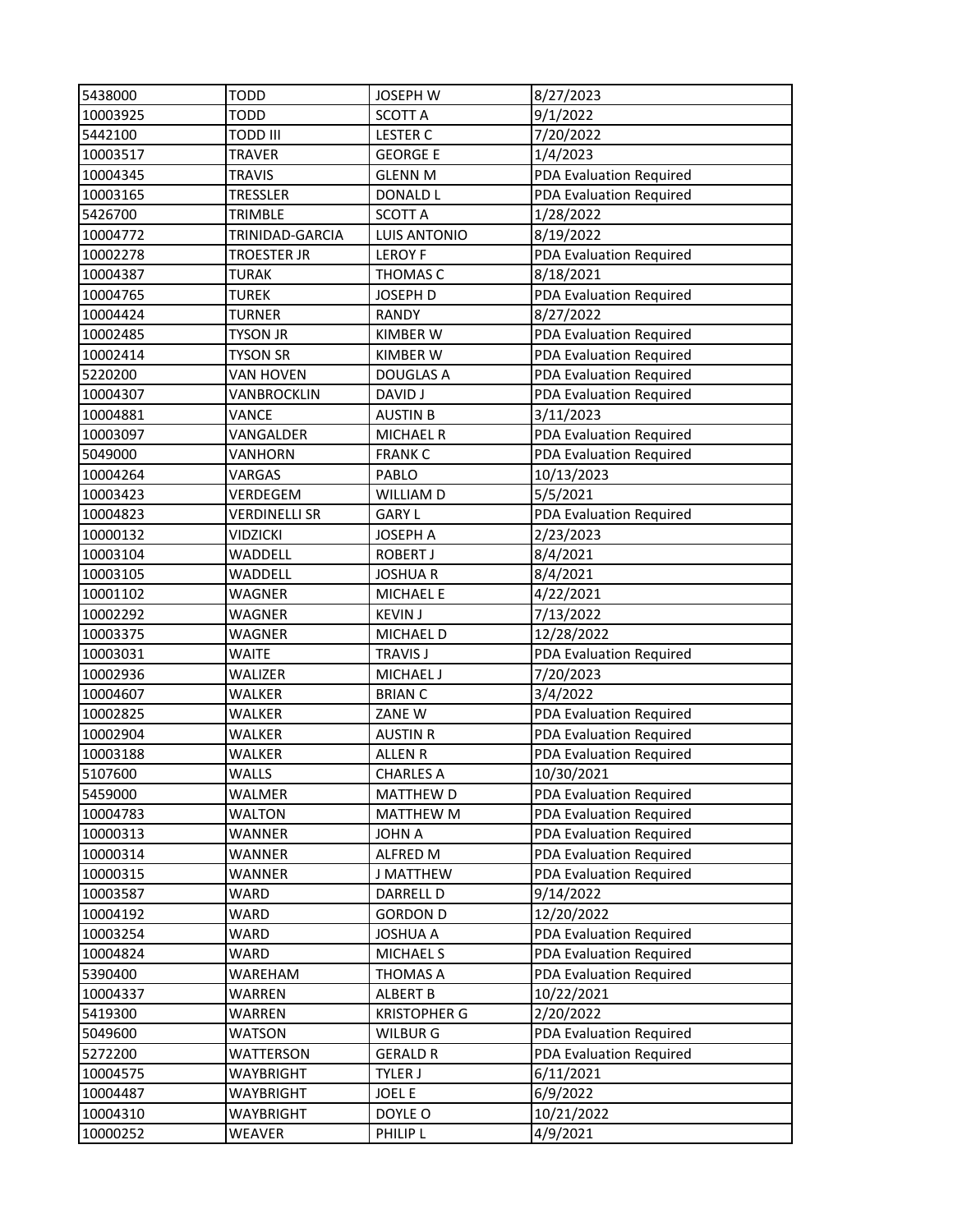| 5395300  | WEAVER            | <b>ANDREW H</b>      | 4/21/2021                      |
|----------|-------------------|----------------------|--------------------------------|
| 10001342 | <b>WEAVER</b>     | <b>CHRIS A</b>       | 10/13/2023                     |
| 10002680 | <b>WEAVER</b>     | MICHAEL P            | 9/9/2022                       |
| 5180400  | WEAVER            | <b>CRAIGD</b>        | 12/8/2023                      |
| 10004581 | WEAVER            | <b>EMILE C</b>       | 7/20/2023                      |
| 10004816 | WEBER             | JOSEPH P             | PDA Evaluation Required        |
| 5011500  | WEBSTER           | <b>JOSEPH E</b>      | 10/14/2021                     |
| 10002393 | WEIDMAN           | <b>KEITH A</b>       | PDA Evaluation Required        |
| 10004346 | <b>WEIDNER JR</b> | <b>RALPH E</b>       | 7/14/2022                      |
| 10004289 | WEISENMILLER      | <b>LARRY P</b>       | 6/26/2021                      |
| 5051800  | WELCH             | DAVID A              | 2/24/2023                      |
| 10004909 | WELCH III         | WILLIAM L            | PDA Evaluation Required        |
| 10004267 | WELK              | <b>JUSTIN D</b>      | 12/28/2022                     |
| 10004246 | WELLER            | <b>JEREMY M</b>      | 12/28/2022                     |
| 10004899 | WELLER            | JEFFREY              | 5/4/2023                       |
| 10003944 | WELLER            | <b>MICHAEL J</b>     | <b>PDA Evaluation Required</b> |
| 5420300  | WELLS             | <b>JOHN B</b>        | PDA Evaluation Required        |
| 10001699 | WELLS             | <b>STANLEY C</b>     | PDA Evaluation Required        |
| 5442400  | WENGER            | <b>ALVIN L</b>       | 4/22/2021                      |
| 10003881 | WENGER            | <b>TROYS</b>         | 12/2/2021                      |
| 10002386 | WENGER            | <b>DELMARH</b>       | 2/22/2023                      |
| 10001156 | WERNER            | WILLIAM J            | 9/28/2022                      |
| 10001091 | WETZEL            | <b>EUGENE W</b>      | 12/29/2021                     |
| 10004208 | WETZEL JR         | <b>ROBERT E</b>      | 1/21/2022                      |
| 10001257 | WHEELER           | <b>WILBER R</b>      | 1/16/2022                      |
| 5370900  | <b>WHETSTONE</b>  | <b>JOEL E</b>        | 9/5/2021                       |
| 10001704 | WHITE             | <b>GARY L</b>        | 7/18/2021                      |
| 10003533 | WHITE             | <b>CANDICE A</b>     | 8/10/2022                      |
| 10002756 | WHITE             | <b>MARK B</b>        | 9/9/2022                       |
| 10003372 | <b>WHITE</b>      | <b>CHRISTOPHER S</b> | PDA Evaluation Required        |
| 10003963 | WHITEHALL         | <b>KEVIN J</b>       | 8/10/2022                      |
| 10004292 | WHITEHOUSE JR     | <b>MARKD</b>         | PDA Evaluation Required        |
| 5143000  | WICKARD           | <b>CLETE A</b>       | 1/1/2022                       |
| 5174500  | WIDMANN           | <b>JOEL F</b>        | PDA Evaluation Required        |
| 10002863 | <b>WIDRIG</b>     | <b>CLARENCE P</b>    | PDA Evaluation Required        |
| 10004677 | WIGGINS JR        | WILLIAM M            | PDA Evaluation Required        |
| 5190100  | WILCOX            | <b>MARKA</b>         | PDA Evaluation Required        |
| 10003887 | WILHELM SR        | MICHAEL E            | 12/30/2021                     |
| 10003442 | WILLEY            | <b>BRANDON M</b>     | 3/4/2022                       |
| 10003420 | <b>WILLIAMS</b>   | <b>VICKI J</b>       | 2/4/2023                       |
| 10002444 | WILLIAMS          | <b>KEVIN L</b>       | PDA Evaluation Required        |
| 10004762 | WILLIAMS          | <b>CORTNEE W</b>     | PDA Evaluation Required        |
| 10001469 | WILSON            | ERIC <sub>L</sub>    | 9/23/2021                      |
| 10004684 | WILSON            | <b>JAMES K</b>       | 7/21/2022                      |
| 5032400  | WILSON            | ROBERT W             | PDA Evaluation Required        |
| 10001716 | WILSON            | <b>MATTHEW P</b>     | PDA Evaluation Required        |
| 10004752 | WINDLE            | SEAN M               | PDA Evaluation Required        |
| 5080100  | <b>WISE</b>       | J ALVIN              | 8/6/2021                       |
| 10003373 | WISE              | CODY W               | 8/7/2021                       |
| 5032500  | WISE              | CHAD                 | PDA Evaluation Required        |
| 5356100  | <b>WISE</b>       | <b>DIANAL</b>        | PDA Evaluation Required        |
| 10004676 | WISEMAN           | <b>CRAIG S</b>       | PDA Evaluation Required        |
| 10000823 | <b>WISER</b>      | <b>DANIEL K</b>      | 10/23/2022                     |
|          |                   |                      |                                |